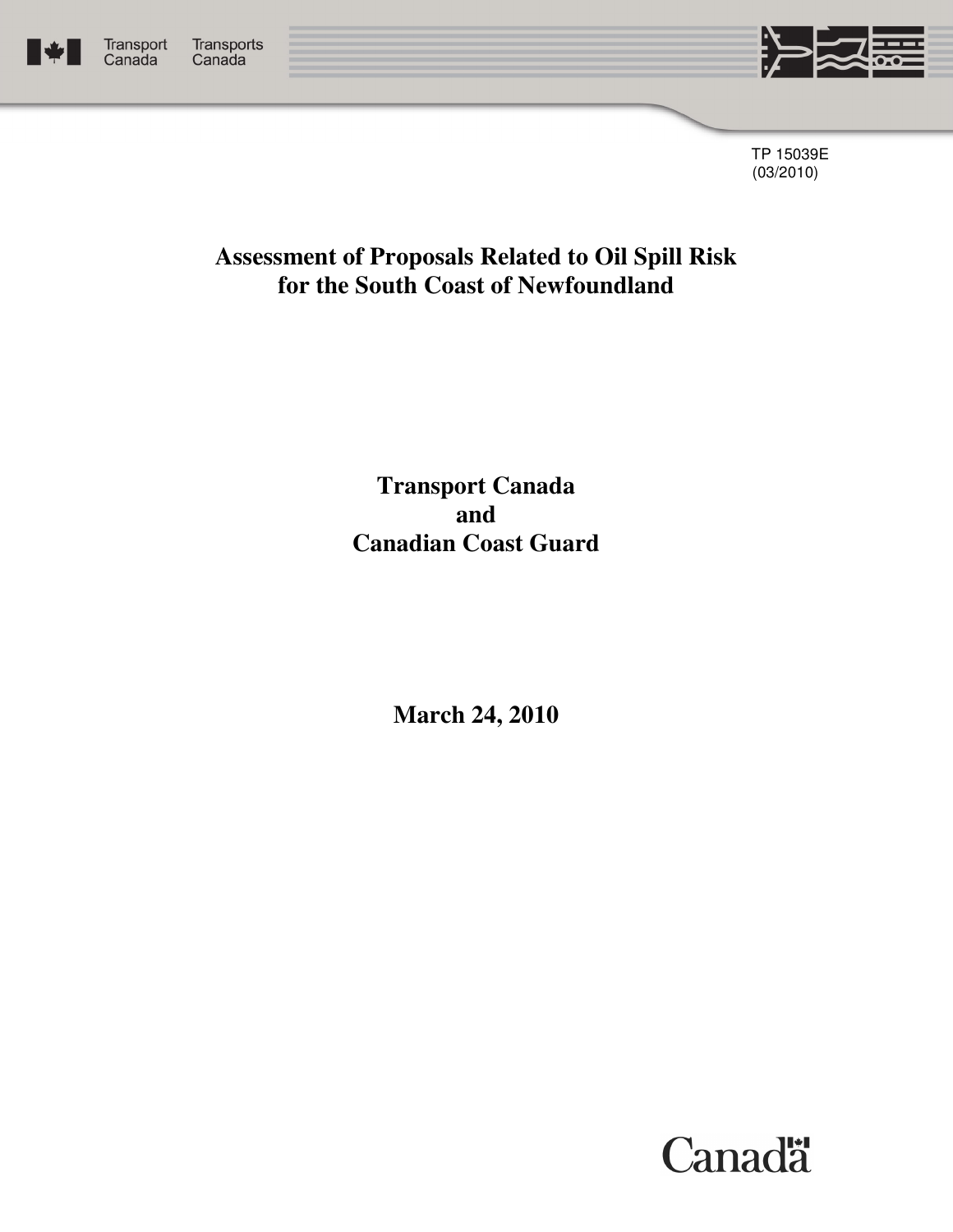Prepared by: S.L. Ross Environmental Research Limited

 717 Belfast Road Ottawa, ON K1G 0Z4 (613) 232-1564

For Transport Canada and Canadian Coast Guard

Catalogue nº T29-77/2010E-PDF ISBN : 978-1-100-16199-0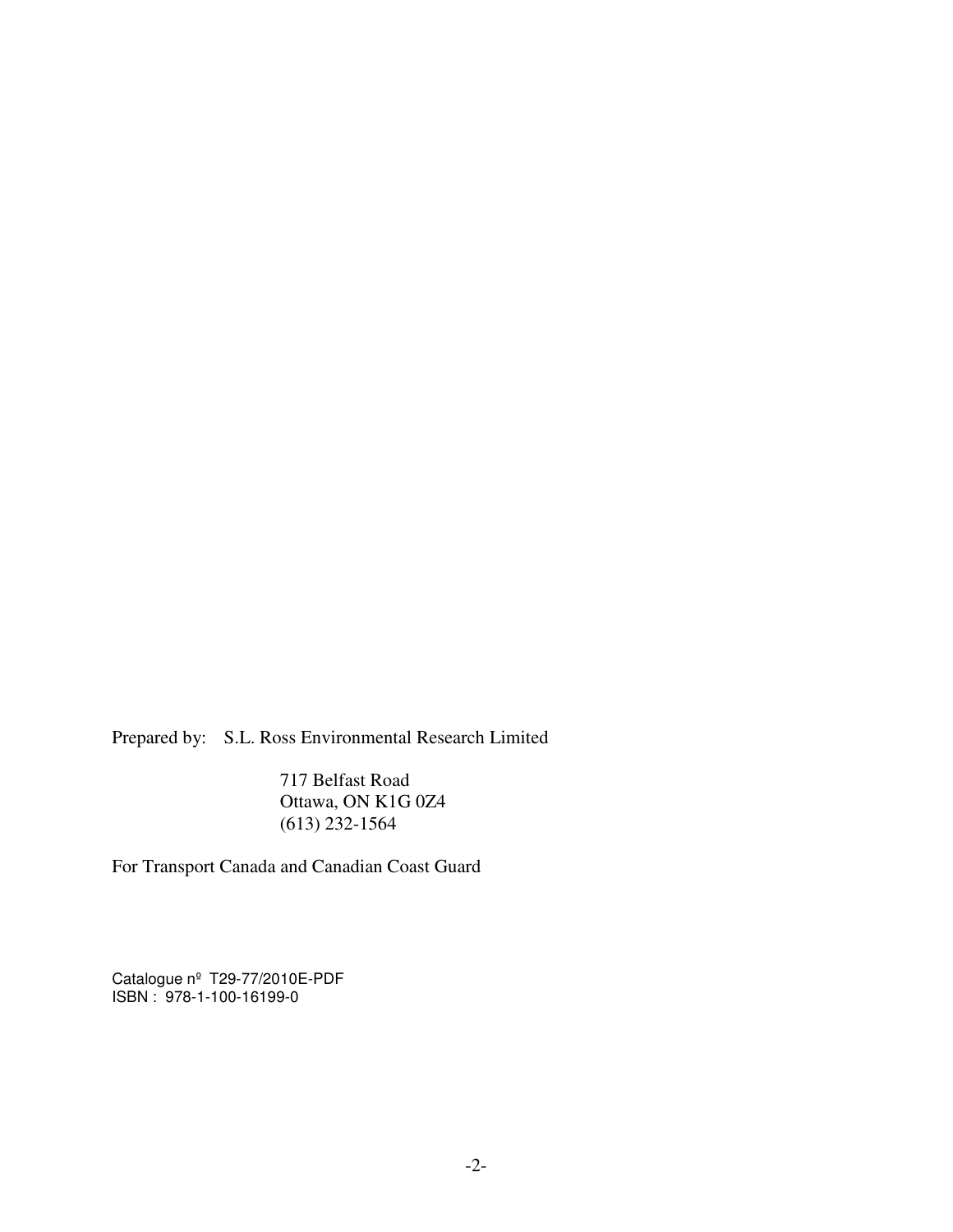# **Table of Contents**

## Prevention

## **Response**

| 11. |  |
|-----|--|
| 12. |  |
| 13. |  |
| 14. |  |
| 15. |  |
| 16. |  |
| 17. |  |
| 18. |  |
|     |  |

## **Research**

## **General**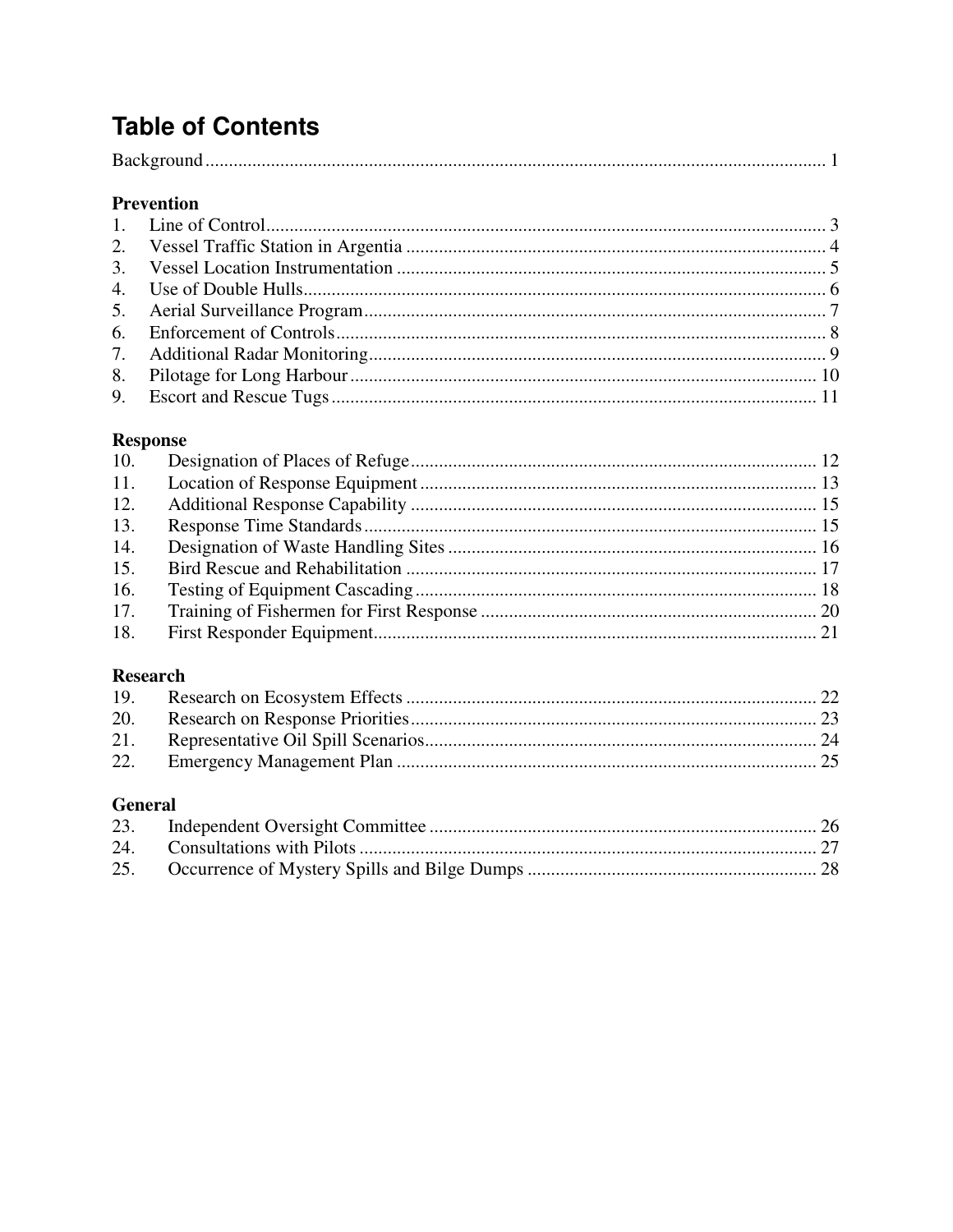# <span id="page-3-0"></span>**Background**

In 2006, Transport Canada (TC) and the Fisheries and Oceans Canada (DFO) (Coast Guard) commissioned a study to quantify the present and future risks of oil pollution in Canadian waters off the south coast of Newfoundland due to marine traffic transiting this area. The study area included but was not limited to Placentia Bay. The approach of the study included assessing both of the key components of risk: the probability of an oil spill occurring and the consequences of the spill should it occur.

The risk study included the following key elements:

- Stakeholder Consultation: relevant organizations and the general public were consulted for their concerns on spill risks in the region;
- Oil Spill Frequency: the likelihood of oil spills within the area was estimated based on historical spill rates and the level of marine traffic within the area;
- Environmental Impact Assessment: the potential effect of oil spills was estimated for key species;
- Economic Impact Assessment: the potential economic consequences of various spill scenarios were estimated;
- Risk Results and Conclusion: the elements of probability and consequence were combined to produce an estimate of the overall risk in the region; and
- Area Specific Factors and Future Trends: potential changes in marine activity over the next 10 years were estimated to assess the likelihood of changes in the spill frequency estimations.

The consultation process was held over the period of June to September 2006, and included: Transport Canada, Fisheries and Oceans Canada / Canadian Coast Guard, Government of Newfoundland and Labrador Department of Environment and Conservation, Environment Canada, and the Regional Advisory Council (RAC), and was open to citizens and organizations in local communities that could be financially harmed by a spill.

One of the key findings of the risk assessment project indicates that the most probable area for a spill is in inner Placentia Bay and a spill in the range of up to 10,000 barrels or 1,590 tonnes is estimated to occur once every 27 to 33 years there. Compared with previous national studies and analysis, this risk has decreased over the years, primarily due to increased preventative measures that have been implemented, including the phase-in of double-hulled tankers, the requirement to have contracts with response organizations and increased monitoring and inspections. The findings also note that while Placentia Bay may be among the busiest ports in Canadian terms, the vessel traffic density is low relative to other areas of the world.

In September 2007, a condensed version of the report was circulated among the above stakeholders and comments solicited on the conclusions and on possible changes to the prevention and response regime. As a result, local and regional interests in the area made some 25 proposals. The following paper is intended to provide background discussion for each proposal and where applicable, a description of the status quo, and a rationale for implementing, or not implementing the proposal in whole or in part. The proposals are grouped into four broad categories of: Prevention, Response, Research, and General. It is intended to use this discussion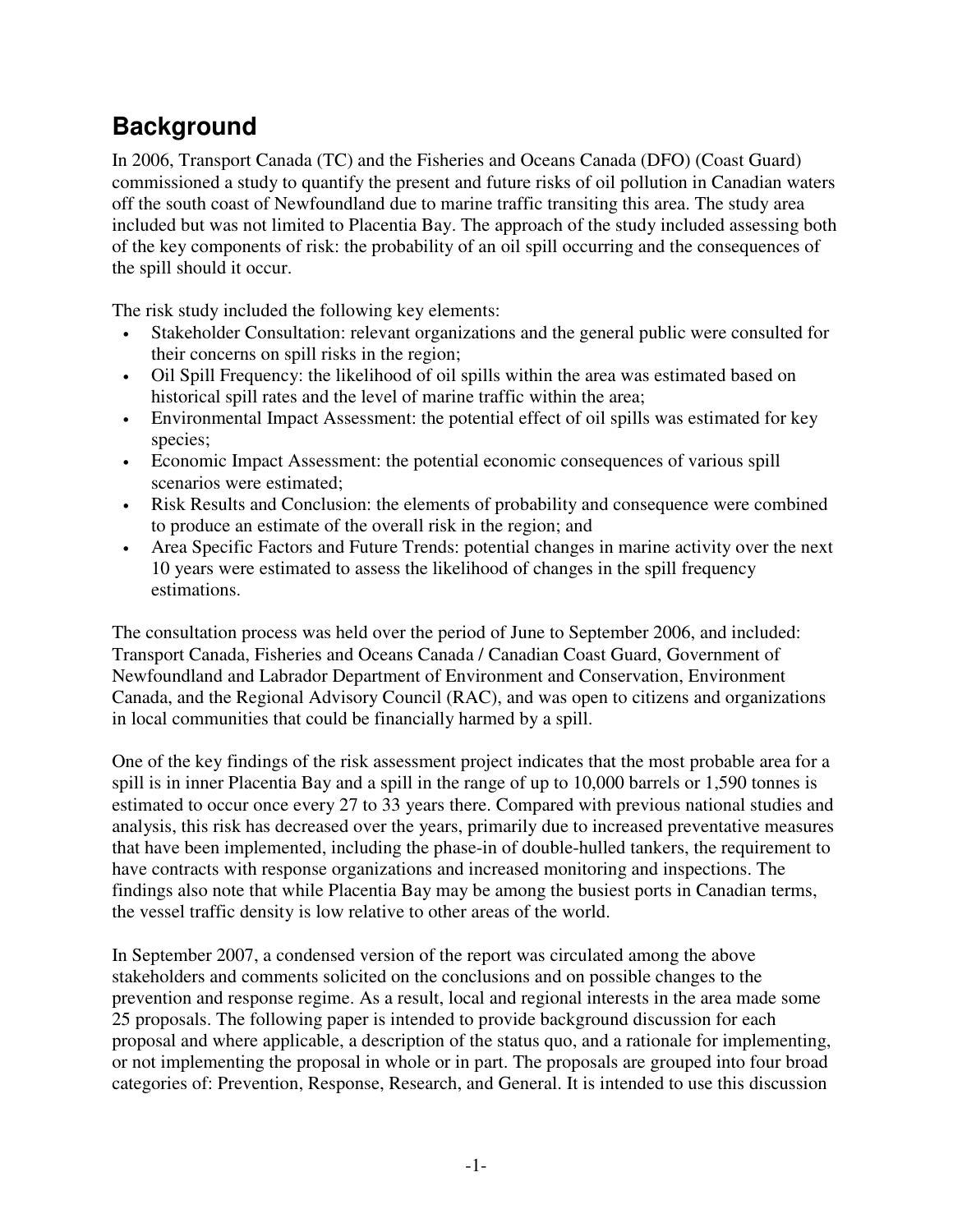paper as a background document for a working group of TC and DFO staff who are tasked with further investigating the feasibility of each proposal.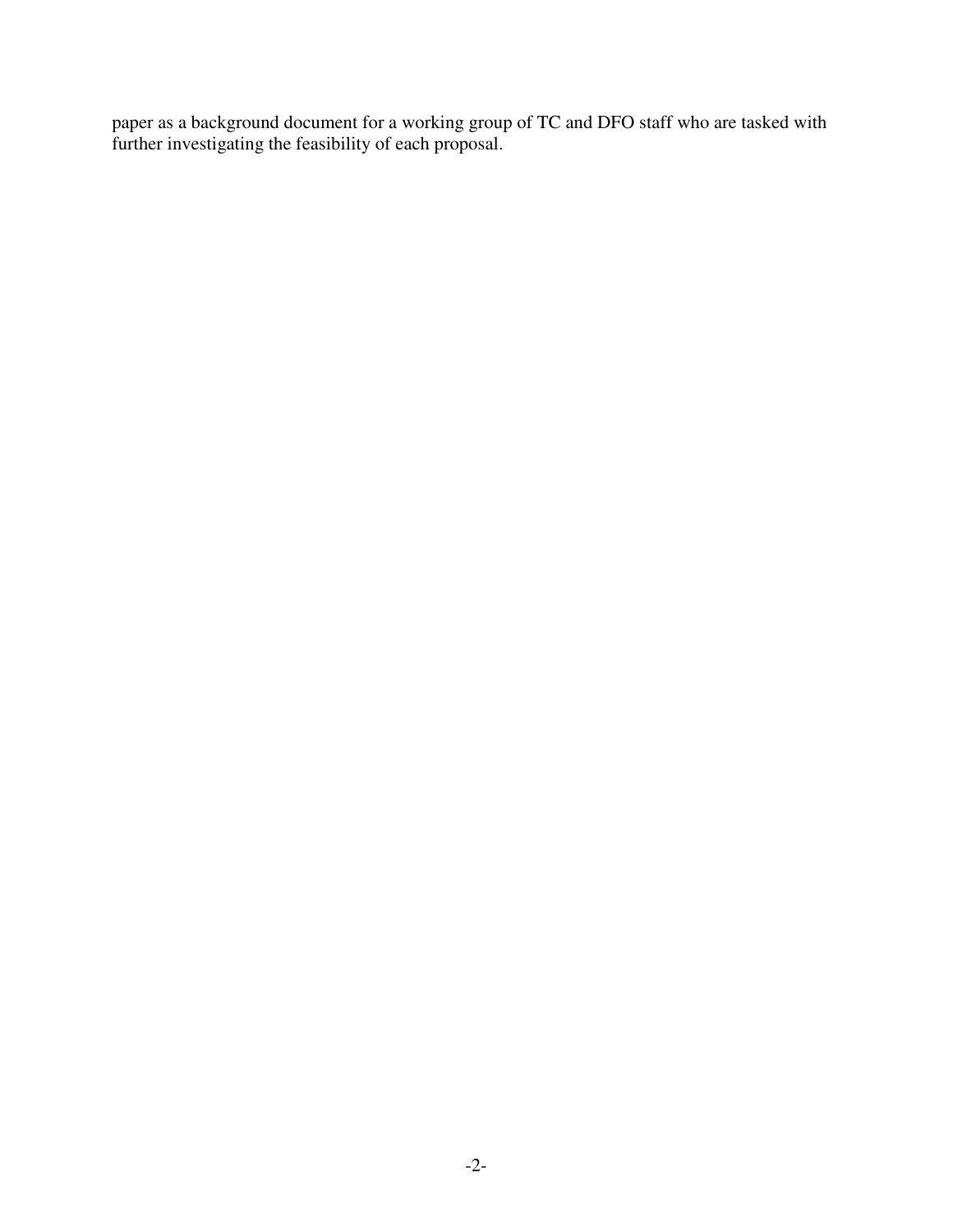# <span id="page-5-0"></span>**Prevention**

# **1. Line of Control**

*Proposal: Tankers entering Placentia Bay are presently permitted to travel no further north than 47*°*N unless arrangements have been made for pilotage. It is now proposed to move the line of control further south, to approximately 46.5*°*N, essentially a line across the mouth of Placentia Bay.* 

The purpose of the "line of control" is to ensure incoming tankers remain in waters that are relatively unrestricted, uncongested, and free of navigational hazards until such time as a pilot is available and the weather and sea conditions are such that the incoming journey can be safely completed. If a pilot is unavailable, or the weather is severe, incoming tankers essentially remain in a holding pattern south of the line of control until arrangements for pilotage are established. Note that there are no rigorous criteria for allowing tanker passage, rather, it is at the discretion of the duty pilot based on wind speed and swell direction and height. The generally agreed limit is 3-metre sea, and 35 knots wind.

The original line of control was to a position near Red Island (approximately 47.5°N), which is where the pilots board incoming vessels. In 2004 the line was moved south to 47<sup>o</sup>N. The thinking was that this would allow vessels more room for maneuvering and a greater factor for safety in inclement weather or should a vessel become disabled.

The current proposal would extend this line of control even further south, essentially to the mouth of Placentia Bay. This change could likely be implemented without much difficulty as it does not add an unreasonable burden on industry and would seem to offer some potential benefits. There are no known downsides to the proposal, but this should be confirmed through discussions with the Placentia Bay Traffic Committee. Note that this will not change the location for the pilot actually boarding the vessel; this will remain at Red Island.

Finally, it should be noted that the "line of control" and system of traffic lanes are not mandatory, however, there is near full compliance among tankers transiting the Bay. One container ship operator in particular does not comply, and this issue is addressed later in Item #6, Enforcement of Controls.

## **Action required:**

TC agrees with this recommendation and will move line of control to the mouth of Placentia Bay.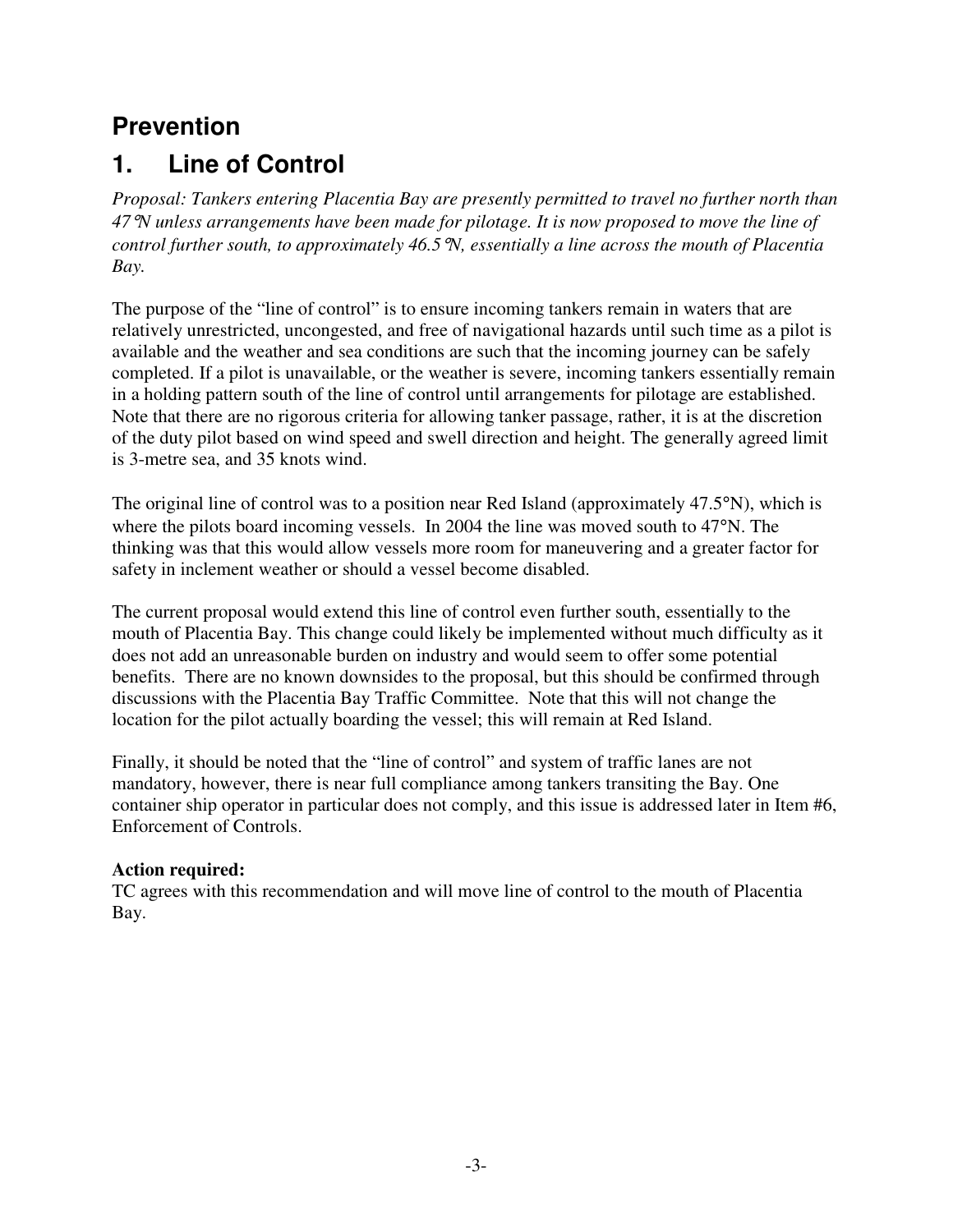# <span id="page-6-0"></span>**2. Vessel Traffic Station in Argentia**

*Proposal: A vessel traffic station should be established in Argentia for monitoring and emergency response.* 

Monitoring: There is currently a VTS station in Argentia.

Emergency Response: The proposal to have an emergency response centre in Argentia is discussed in detail in Item 11, Location of Response Equipment.

#### **Action required:**

The Argentia waterway defined under the Placentia Bay VTS Zone. MCTS Centre Placentia regulates vessel traffic within or intending to enter Placentia Bay VTS Zone. Vessel movements are monitored through direct VHS radio communications, shore-based radar equipment and the Automated Identification System (AIS) which will be operational in March 2010. Currently, action is taken when appropriate to ensure a safe and orderly flow of marine traffic.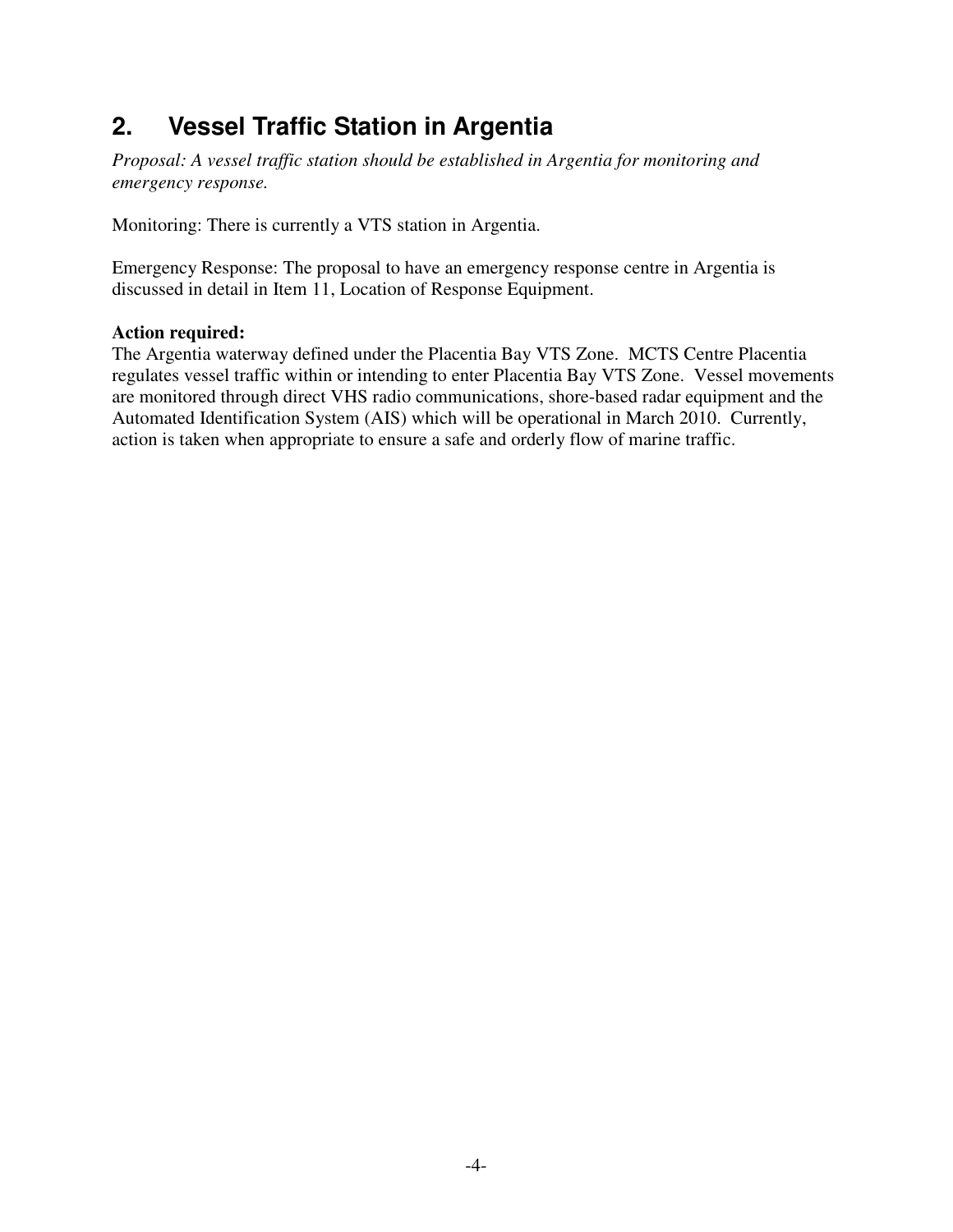# <span id="page-7-0"></span>**3. Vessel Location Instrumentation**

*Proposal: All vessels should be equipped with at least minimal technical instruments for location and communication.* 

All tankers transiting Placentia Bay presently use Automatic Identification Systems (AIS), according to information from Atlantic Pilotage Authority pilots. This has in fact been an international requirement under International Maritime Organization (IMO) regulations: for tankers since 2003, and for all vessels greater than 300 tonnes engaged in international voyages since 2002.

Public awareness should include an understanding of the traffic lane system in the Bay, and that radio equipment should be basic equipment for all fishing vessels working in and around the lanes. This will allow notification of tanker movements to fishing vessels that are in the area.

## **Action required:**

CCG to continue to provide traffic and waterway information via VHF radio frequencies to announce tanker transits within the Bay.

TC and CCG to include in a public information document: description of traffic lane system, importance of fishing vessels being equipped with radio equipment, and specification of radio channels that are used for announcements and warnings.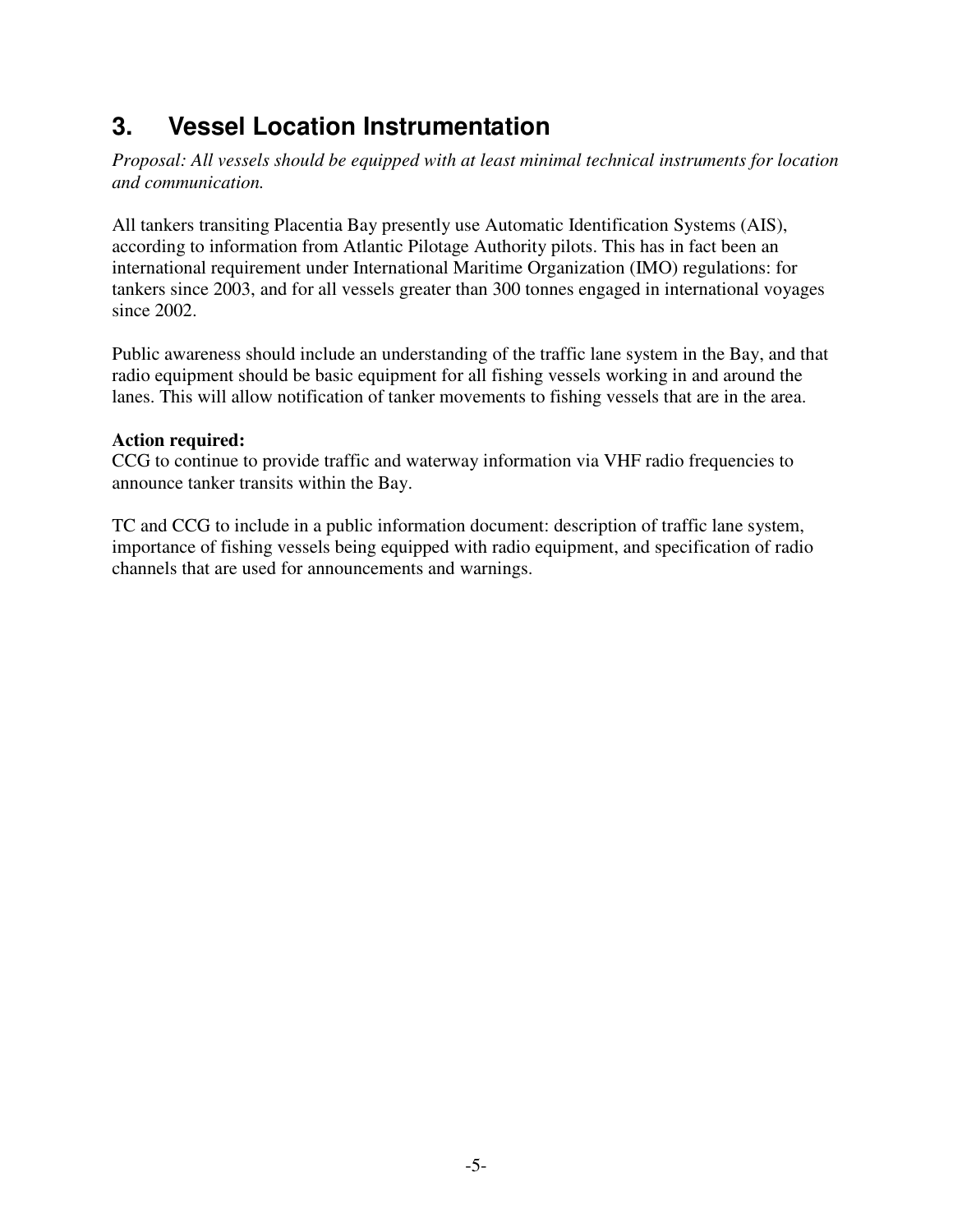# <span id="page-8-0"></span>**4. Use of Double Hulls**

*Proposal: All tank-vessels transiting Placentia Bay should be double-hull rather than singlehull.* 

The issue of single-hull versus double-hulls for tank vessels is governed by international agreement, of which Canada is a party, under the International Maritime Organization (IMO). In 1992, regulations were established to phase out the use of single-hull tankers; essentially, all tankers would have to be converted or taken out of service when they reached a certain age (up to 30 years old). The measure was phased in over a number of years because shipyard capacity is limited and it was felt that it would be impossible to convert all single-hulled tankers to double hulls without causing immense disruption to world trade and industry.

Following the *Erika* incident off France in 1999, an accelerated phase-out program was adopted. The new stricter timetable has different schedules for different classes of vessels: for the large crude-oil tankers transiting Placentia Bay the phase-out date was brought forward from 2015 to 2010. For smaller tankers, the phase-in period ranges up to the end of 2014 depending on the size and age of the vessel. During the phase-in period, all single-hull tankers are subject to an enhanced inspection program according to guidelines developed by the IMO.

As to the traffic in Placentia Bay, tankers using the IMTT facility have always been doublehulled as a matter of IMTT policy. The Come-By-Chance refinery has, since 2003, had approximately 25 single-hull vessels visit out of a total of 2892 vessels.

### **Action required:**

TC will continue to perform regular inspections to ensure compliance with the regulated phase-in of double-hull tankers.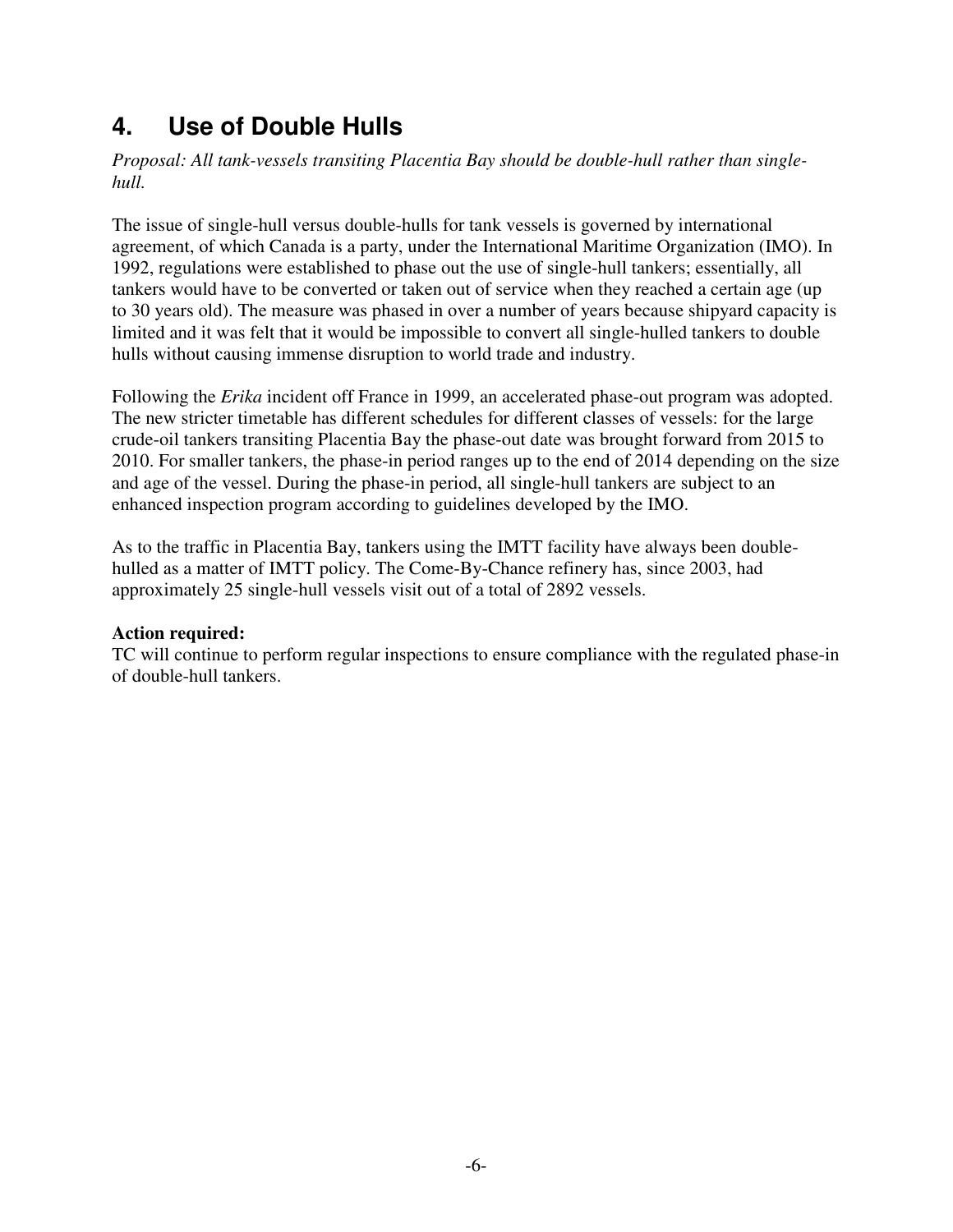# <span id="page-9-0"></span>**5. Aerial Surveillance Program**

*Proposal: Transport Canada's aerial surveillance of vessels and oil handling facilities is commended, and should be continued and increased.* 

The National Aerial Surveillance Program (NASP) is a viable and highly regarded program, initiated in large part by the series of bird kills from mystery spills off the south coast of Newfoundland in the 1990's.

As the lead department responsible for preventing pollution from ships, TC has enhanced the NASP by increasing the amount of surveillance hours over all waters under Canadian jurisdiction, including the Arctic, and by improving the surveillance capability on each patrol aircraft. By increasing the productivity of the NASP, TC is sending a strong message to the international marine community that our marine environment is a precious and valuable resource. TC will continue to make significant efforts to reduce the adverse effects of shipping on our oceans.

Fiscal Year (FY) 2007/08 was a record year in terms of hours flown for the NASP, as 2,578 hours were conducted. In Newfoundland alone, 794 hours of patrol were recorded, a 70% increase over 2006/07 and a more than doubling compared with 2005/06. The number of vessels overflown had a similar increase: in 2007/08 a total of 2082 vessels were sighted, also more than doubling the figures of those captured 2005/06.

During 2007/08, approximately 13,038 vessels were inspected (visually or by remote sensors), and 153 marine pollution incidents were detected. Of the 153 marine pollution incidents detected, 138 were classified as mystery spills, where no known source could be identified. The 15 remaining spills were reported as having originated from a ship. It was estimated that the NASP crews detected approximately 3130 litres of oil on the ocean surface during the 2,578 hours of patrol. The increase in the number of spills detected last year was likely attributed to the increase in flying hours and better capabilities of detecting smaller quantities of spills. For example, the flying hours in 2007/08 were almost double those flown in previous years. The total volume of oil spills detected showed no increase over previous years; however, statistics indicate that the increased number of sightings was related to increased detection of small spills.

Overall, TC believes the program is acting as a deterrent as the number of offshore spills and the numbers of oiled bird sightings are declining.

The NASP continues to be a viable program, and has a budgetary commitment that has increased from \$1.8M to approximately \$6M for FY 2011/12.

## **Action required:**

TC continues to support the NASP and refine it where needed in a continued effort to reduce illegal discharges to the greatest extent possible.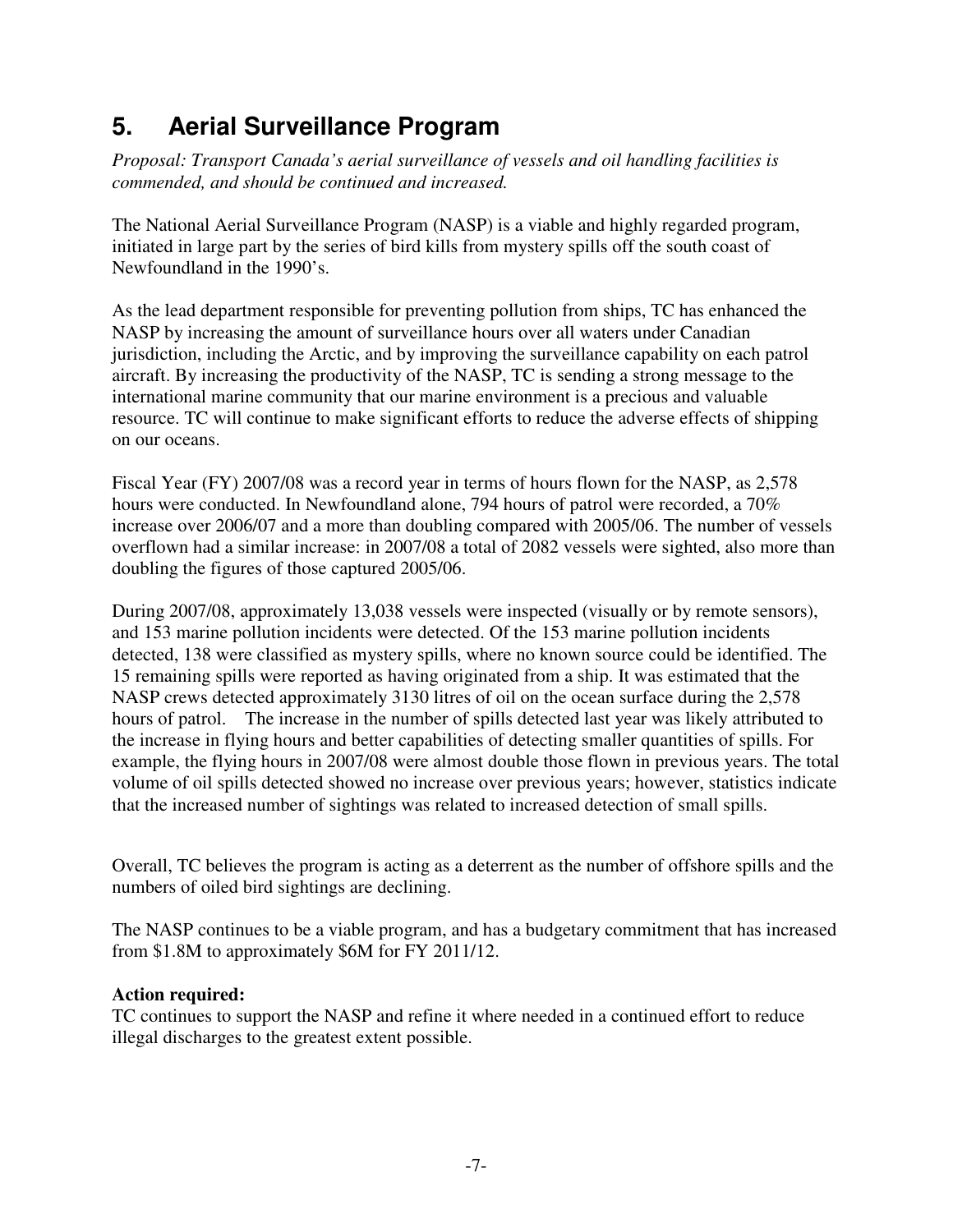# <span id="page-10-0"></span>**6. Enforcement of Controls**

*Proposal: Established controls within Placentia Bay should be stringently enforced.* 

As noted in Item #1, Line of Control, the traffic scheme in the Bay is not mandatory, however, there is near full compliance among tankers. One particular container vessel company does not respect the voluntary traffic scheme in Placentia Bay. As a result, there is a perceived increased risk to the vessel itself, as well as an increased navigational risk to fishing vessels in the area.

Aside from this one company, compliance with the traffic controls within the Bay has been exceptional.

It is recommended that this issue be raised with the offending company directly to encourage compliance.

#### **Action required:**

TC Regional staff has addressed this concern directly with the company in question and they have agreed to respect the traffic scheme.

TC continues to monitor the situation.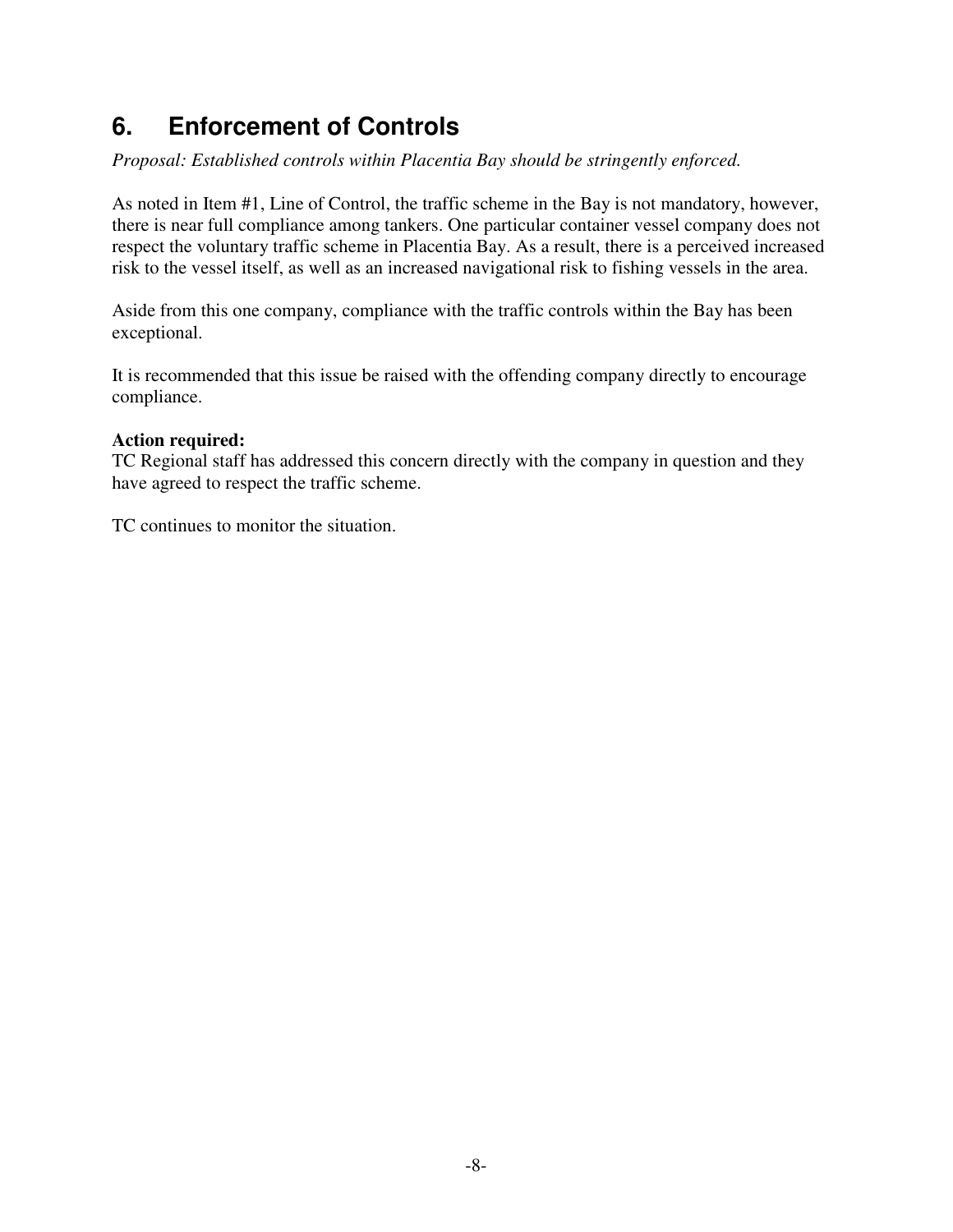# <span id="page-11-0"></span>**7. Additional Radar Monitoring**

*Proposal: Radar monitoring capabilities should be established from Burin west.* 

Presently, radar coverage extends to all portions of Placentia Bay through which tanker traffic passes. Three stations along the eastern shore of Placentia Bay provide radar coverage: at Cuslet (near Cape St. Mary's), Pearce Peak (near Argentia), and Arnold's Cove. Radar coverage extends across the entire width of the Bay from Come By Chance to Red Island (approximately the northern half of Placentia Bay) and to mid-way across the Bay south of Red Island. Coverage includes the entirety of the traffic lanes from Cape St. Mary's at the entrance to Placentia Bay, northwards to Come By Chance.

This proposal suggests that the radar coverage should be extended westward to cover the western shore in the southern half of Placentia Bay, i.e., in the vicinity of St. Lawrence, Burin, and Marystown.

However, it should be noted that this area will be covered by the new Automatic Identification System (AIS). This new vessel movement monitoring tool should provide an enhanced common operating picture for the area. This proposal will be revisited if traffic were to increase as a result of industrial developments in Marystown or elsewhere in the vicinity and the AIS surveillance tool proves to be inadequate.

## **Action required:**

CCG will monitor developments in the area and will revisit the issue if warranted by an increase in traffic.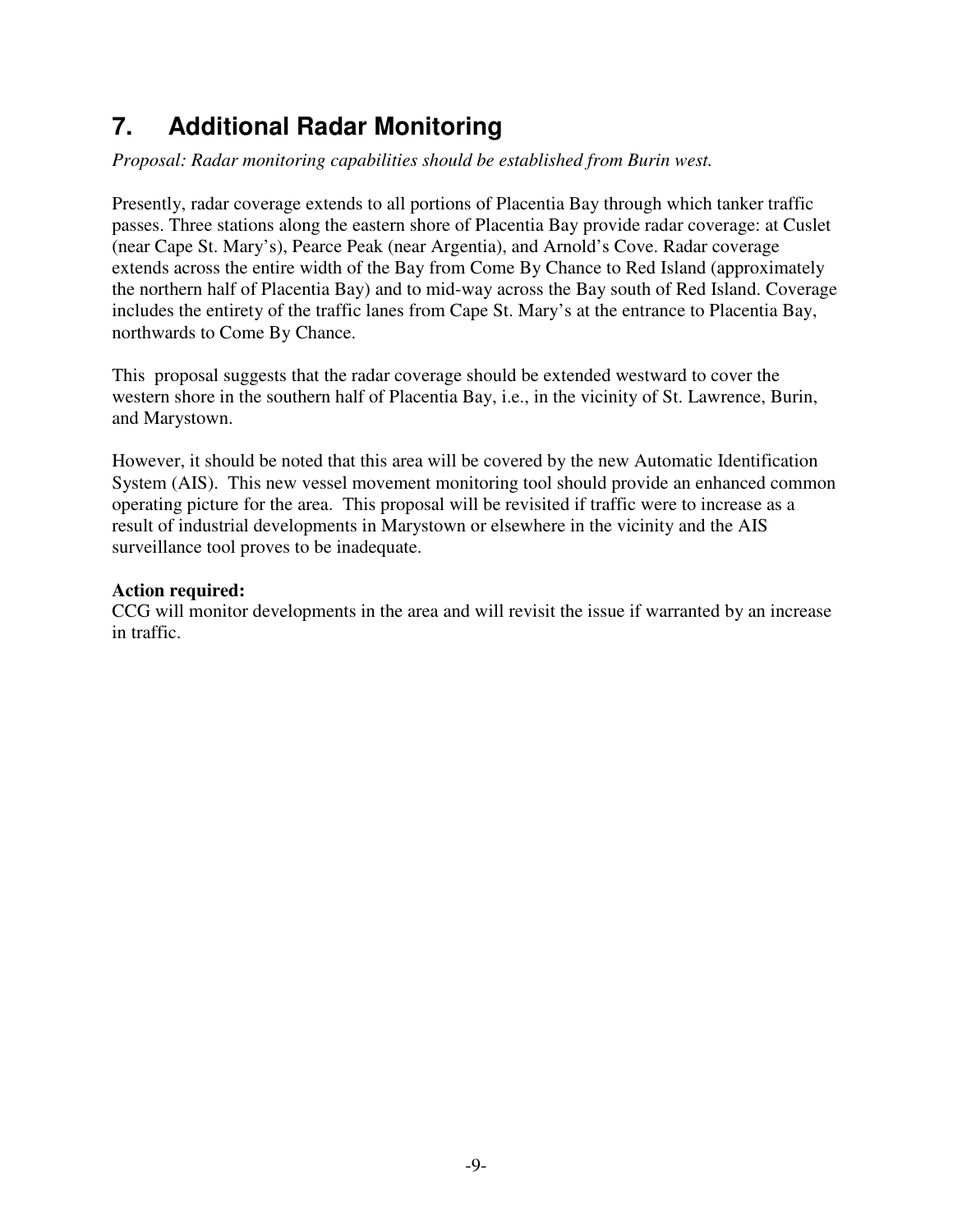## <span id="page-12-0"></span>**8. Pilotage for Long Harbour**

*Proposal: Introduce pilotage for the part of the bay extending to Long Harbour.* 

Presently, compulsory piloting exists only for vessels transiting the waters north of Red Island, approximately 47.5°N (see Item #1, Line of Control). With the potential for increased traffic in and around Long Harbour related to the Vale Inco (VINL) nickel-processing development, a plan for compulsory pilotage area has been formulated in conjunction with the Atlantic Pilotage Authority (APA).

### **Action required:**

Currently, commercial vessels calling at Long Harbour request pilots, although it is not compulsory for them to do so.

The Atlantic Pilotage Authority Regulations have been amended and will come into force the end of April. The amendment to the Placentia Bay Compulsory Pilotage Area will ensure that the vessels calling at the proposed nickel-receiving terminal at Long Harbour, Placentia Bay, Newfoundland and Labrador, will have pilots on board.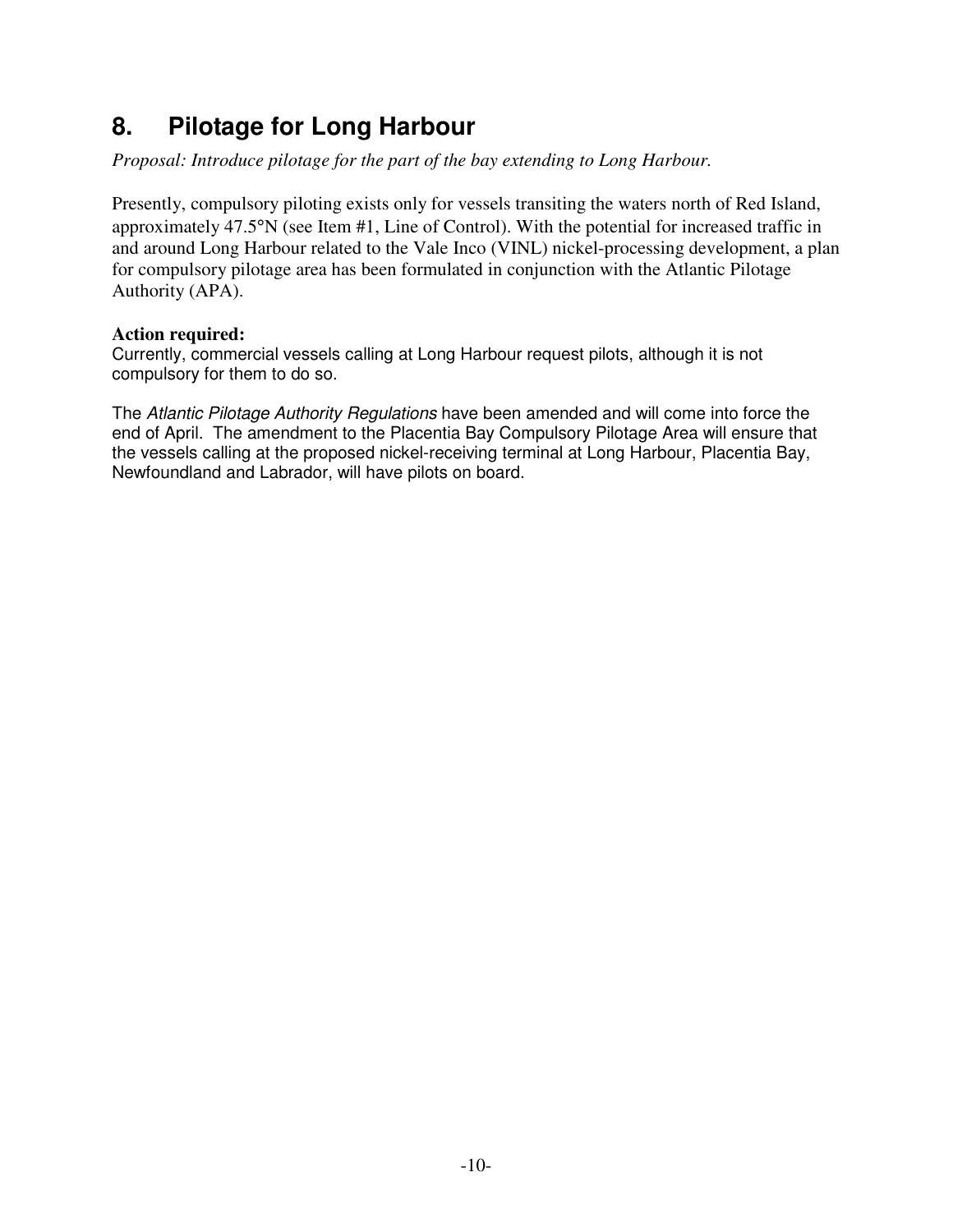# <span id="page-13-0"></span>**9. Escort and Rescue Tugs**

*Proposal: An ocean-going escort and rescue tug (with at least 10,000 horse power) should be available year round to respond in the event of a tanker incident inside Placentia Bay or within 30 to 40 miles of the approach to the Bay.* 

The present situation is that a tug escort is provided for all laden tankers bound for the Come-By-Chance Refinery or the Whiffen Head Transshipment Terminal (IMTT). (For the Terminal, a tug escort is also provided for the outbound transit, the tug remaining with the vessel until it clears Red Island Shoals, 47°06'N.) It should be noted that the tug does not simply follow in the vicinity of the tanker; the tug is actively secured to the tanker while it is underway.

To provide this capability, there are presently four tugs stationed at the head of Placentia Bay. They each have a rating of 5000 HP, and are on continuous stand-by 24 hours a day, seven days a week. When not actively escorting a tanker they would be available for emergency operations within the Bay.

As noted previously, tankers do not pass the line of control until arrangements have been made for a pilot, which means that the weather and sea conditions are within the limits for safe operation of the tanker and of the tug escort.

The use of escort tugs within Placentia Bay is a good example of good industry practice not requiring additional regulation. The close proximity of tugs at the head of Placentia Bay and their horsepower capabilities are currently sufficient to deal with emergencies within the Bay.

## **Action required:**

No further action required.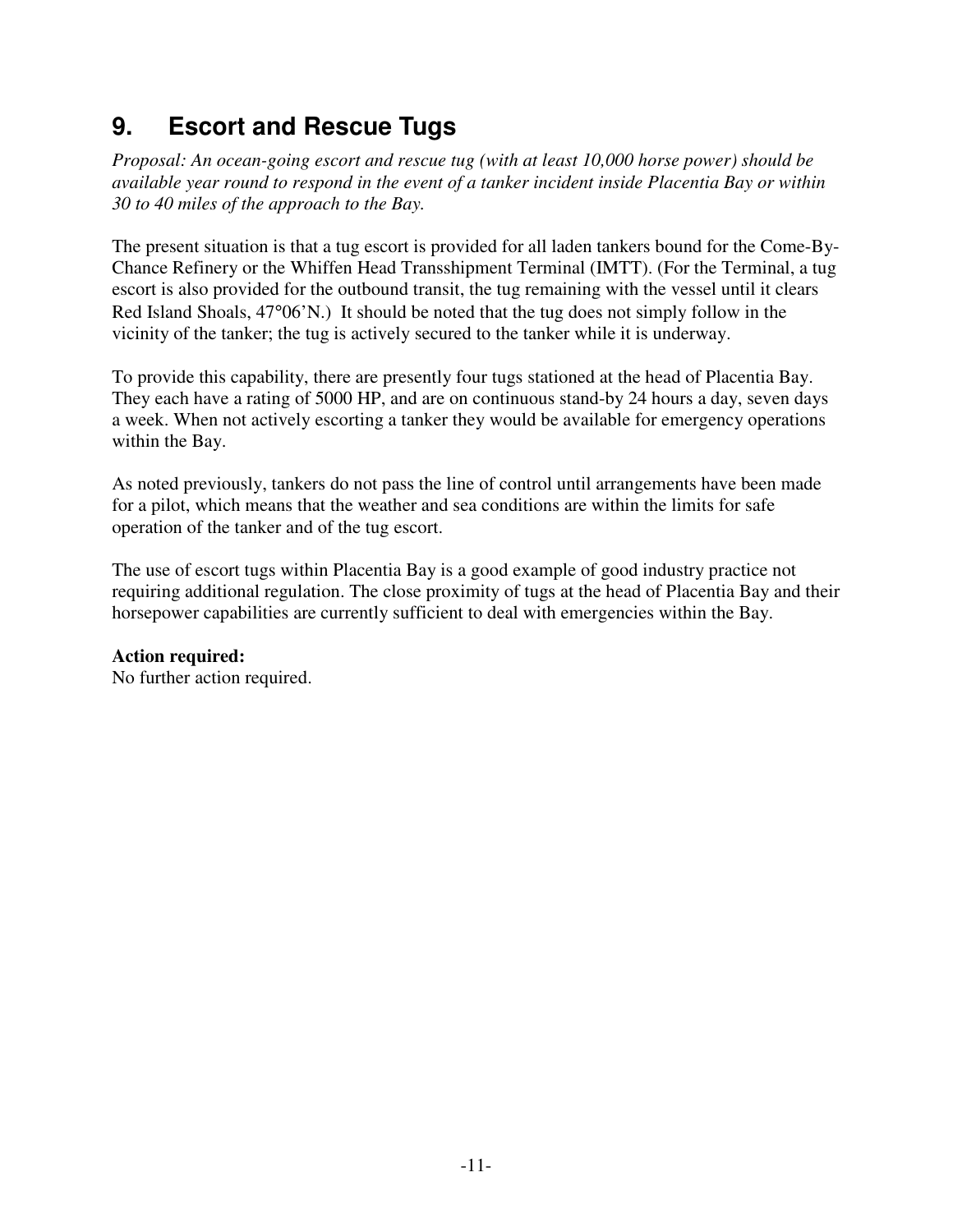## <span id="page-14-0"></span>Response

# **10. Designation of Places of Refuge**

*Proposal: Designated places of refuge for tankers in distress must be established.* 

In the aftermath of the *Prestige* incident in 2002, there has been a growing recognition worldwide of the importance of designating places of refuge (POR). It is important to distinguish "places of refuge" from "ports of refuge", the latter referring to a sheltered area where a vessel may wait out a storm, or effect repairs if required. "Places of refuge" refers to areas where a stricken tanker could be anchored or beached to reduce the severity of a pollution incident. The general intent is to identify, prior to an incident, areas that are of relatively low sensitivity or that can be used to contain an oil release such that the area affected by the release is minimized.

Guidelines on how to designate POR's, pre-spill or during an incident, usually entails documentation of the physical characteristics of potential sites, documentation of their potential sensitivities, and access to spill behaviour and trajectory information. There is a general reluctance to actually designate specific areas as POR's prior to an incident for reasons that include:

- There are too many variables involved in a tanker incident that would affect POR designation that pre-spill designation would be meaningless. For example, proximity to the stricken vessel, availability of towing assistance, and seasonal variations in local environmental sensitivities are all key factors in site designation.
- The sheer number of potential sites that would need to be evaluated in a given area would make it an unmanageable exercise.

Rather than designating specific sites prior to a spill the preferred approach is to ensure that the required information is available at the time of an incident and that a process is in place to effectively manage various stakeholder inputs. The basic procedures are laid out in the Atlantic Region Places of Refuge Contingency Plan (Transport Canada, PORCP ATL) and the National Places of Refuge Contingency Plan.

It is important that the procedure for site designation be practiced prior to a spill in an exercise or workshop setting to ensure that all required information can be made available on a timely basis and to adapt and refine the decision-making process in a non-emergency setting.

### **Action required:**

TC, with CCG involvement, will commit to including use of the Places of Refuge Contingency Plan in upcoming exercises.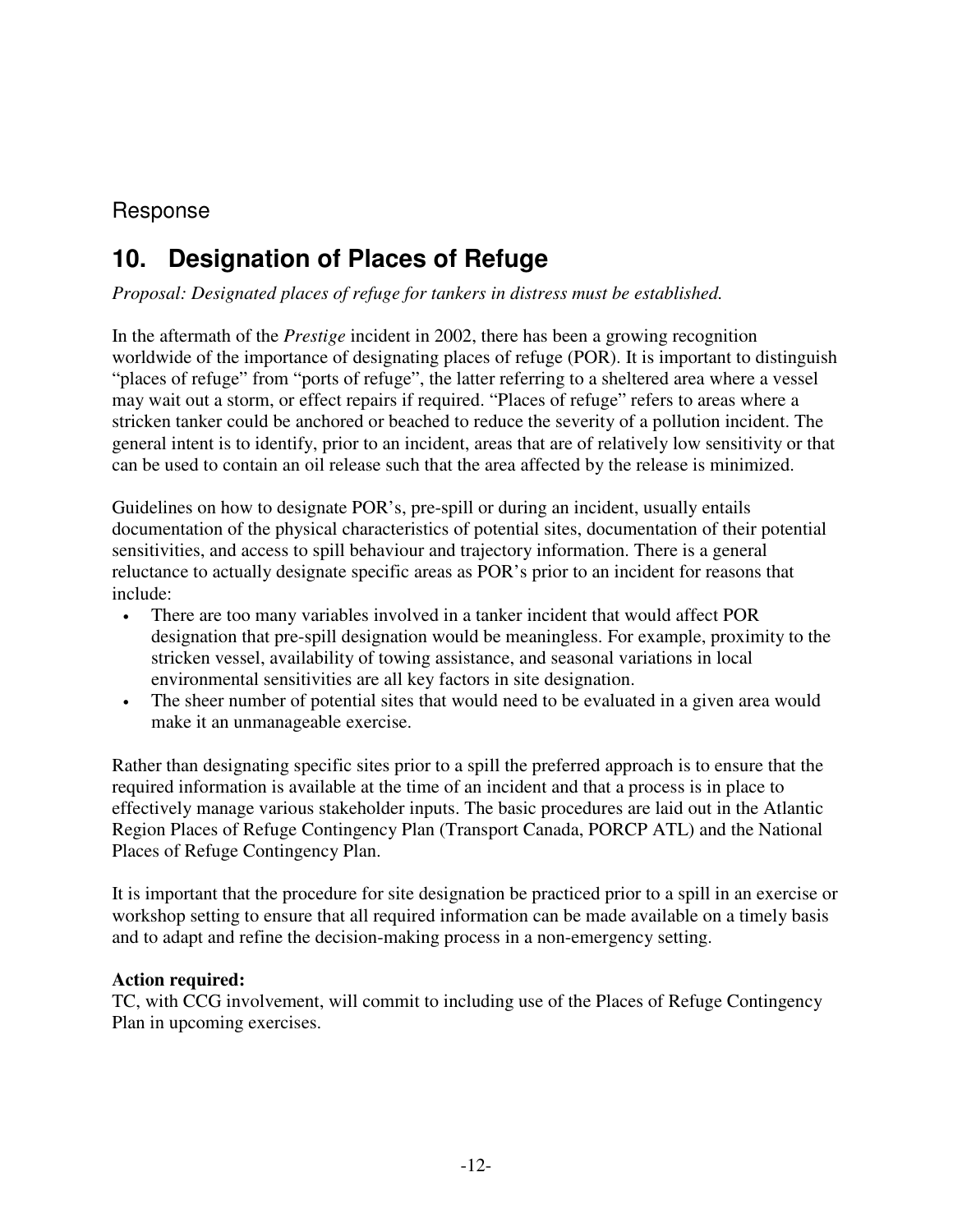# <span id="page-15-0"></span>**11. Location of Response Equipment**

*Proposal: Response capabilities for any such emergency be moved into Placentia Bay at a central location closer to risk than the current deployment ability in St. John's.* 

The proposal is clear in its goal of relocating response equipment from its primary location in Mt. Pearl to a location in Placentia Bay. The thinking is that this would drastically shorten the response time in the event of a spill and would presumably lead to a more effective response.

The rationale for locating the equipment in Mt. Pearl, on the southwest outskirts of St. John's is that the equipment is readily available to all locations within Newfoundland with tractors for moving equipment are readily available.

- Equipment can be easily moved by air through a major airport if needed in a cascading response in other parts of Canada;
- Other industrial infrastructure for equipment maintenance and repair is readily available.

None of these advantages would apply if the equipment were to be stationed at a location in Placentia Bay.

It should also be noted that the response structure, as currently in place, is well within the response regime time standards that apply to all Primary Areas of Response (PAR's) within Canada. The intention is to provide a tiered response structure with an on-site capability for initial spill containment, with skimming, storage, and beach-cleaning equipment brought in from centrally-located depots.

The tiered approach in Placentia Bay starts with an on-site initial response capability, as part of the requirements of the Oil Handling Facility regulations, and equipment is located dock-side at Come-By-Chance and Whiffen Head for this purpose. Additional equipment from Mt. Pearl is used to meet Tier 1 and 2, and cascading of equipment from Response Organizations (RO's) outside Newfoundland to meet Tier 3 and Tier 4 requirements according to the following schedule.

| Thereu Response Capability Standarus |                           |               |  |  |
|--------------------------------------|---------------------------|---------------|--|--|
| Tier                                 | Rated response capability | Response Time |  |  |
|                                      | 150 tonnes                | 6 hours       |  |  |
|                                      | $1,000$ tonnes            | 12 hours      |  |  |
|                                      | $2,500$ tonnes            | 18 hours      |  |  |
|                                      | $10,000$ tonnes           | 72 hours      |  |  |

### **Tiered Response Capability Standards**

An alternative that might be considered would be to locate a small cache of equipment in Placentia Bay to shorten response times. Indeed, Eastern Canada Response Corporation (ECRC) presently does this to some extent by locating containment booms and one storage barge at the IMTT facility in Whiffen Head. The barge, in particular, provides an on-site capability of equipment not so easily moved by road. However, the general experience of both ECRC and CCG in locating small equipment depots in isolated locations has not been favourable. Problems with such an approach include equipment not being in good repair when needed, vandalism,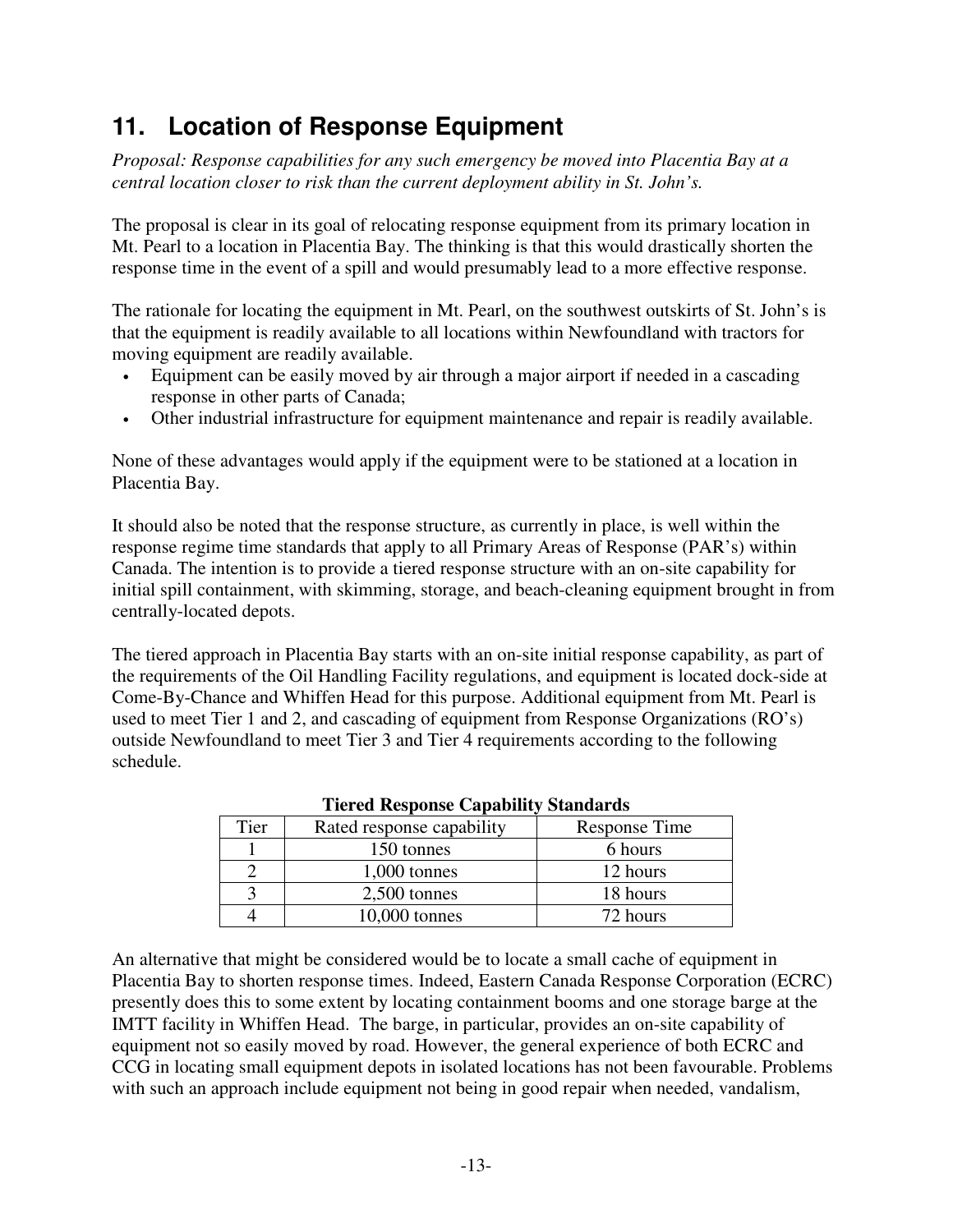theft, rodent infestation, and not being readily available for response to other locations within the area of responsibility.

### **Action required:**

Coincident with the assignment of the CCGS Louis St. Laurent to the Newfoundland Region, and the intent to locate the vessel in Argentia, the CCG is considering positioning a quantity of response equipment to this location. Similar caches of response equipment are currently located at other sites in the region where the CCG maintains a facility.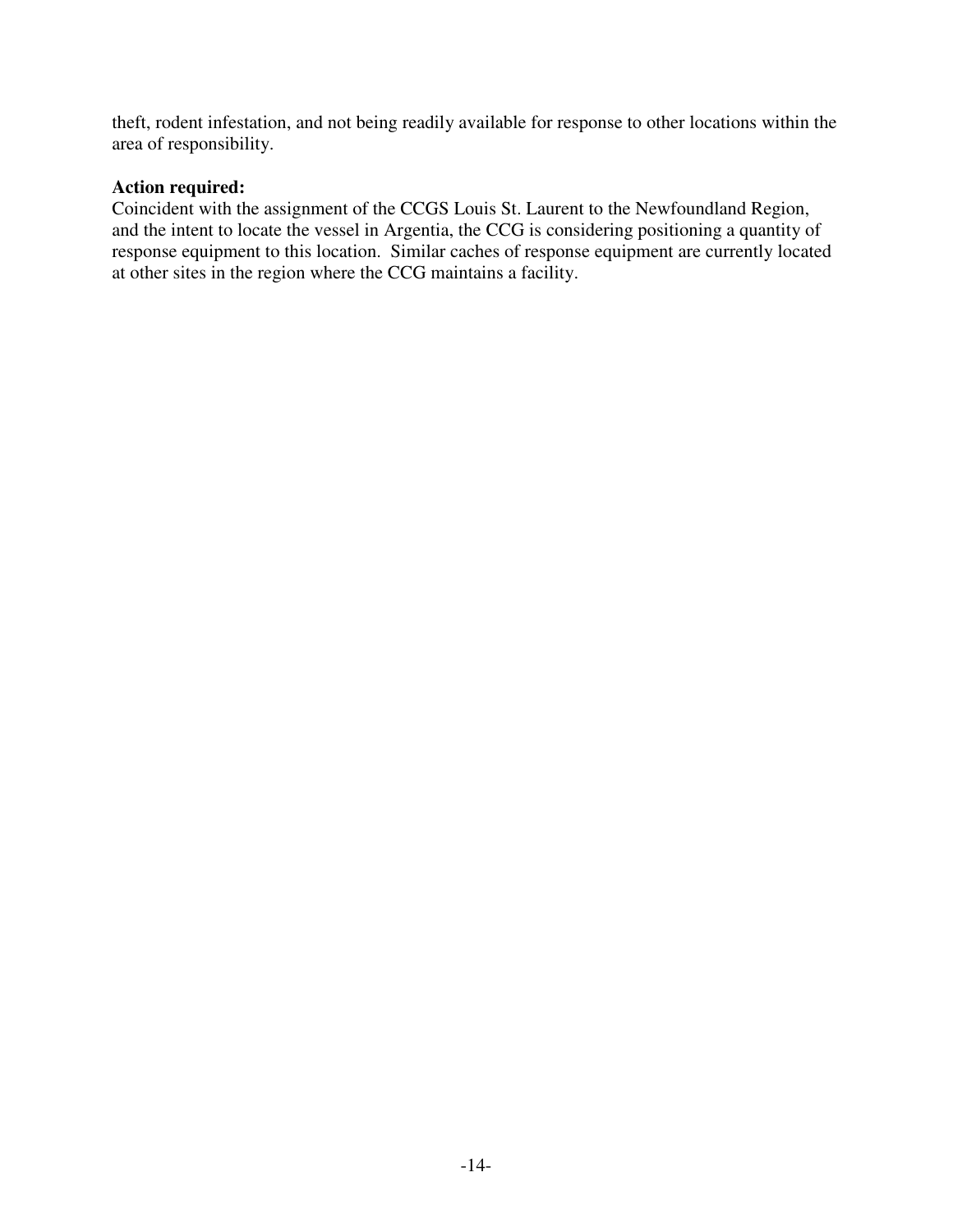# <span id="page-17-0"></span>**12. Additional Response Capability**

*Proposal: An additional 2500 tonnes of rapid deployment response equipment should be added in strategic locations in Placentia Bay. These locations should be determined through further study of sensitive areas and likely spill trajectory scenarios.* 

# **13. Response Time Standards**

*Proposal: The response time standards set by Transport Canada should be cut in half for all spill categories. To illustrate, for a Tier 4 spill in the Georgraphic Area of Response (GAR), ,the response time standard should be 41 hours as opposed to the current 82-hour standard. The Regional Advisory Council (RAC) recommends Transport Canada review and consider response standards similar to those imposed by Norwegian responsible authorities.* 

The current response regime was established through a negotiated process with response capacity and time standards set through a combination of what was needed for an effective spill response and what could reasonably be achieved given the infrastructure base in potentially affected areas.

The response capacity and time standards could be included in a broader review of the Canadian response regime, but at present, no change to the current response time standards seems warranted. It is also important to note that any review of the Canadian response regime must be done on a national basis, comparing response capacities and response times in the context of comparable spill risk.

## **Action required:**

TC is satisfied that the current RO equipment capabilities and response time standards are being met.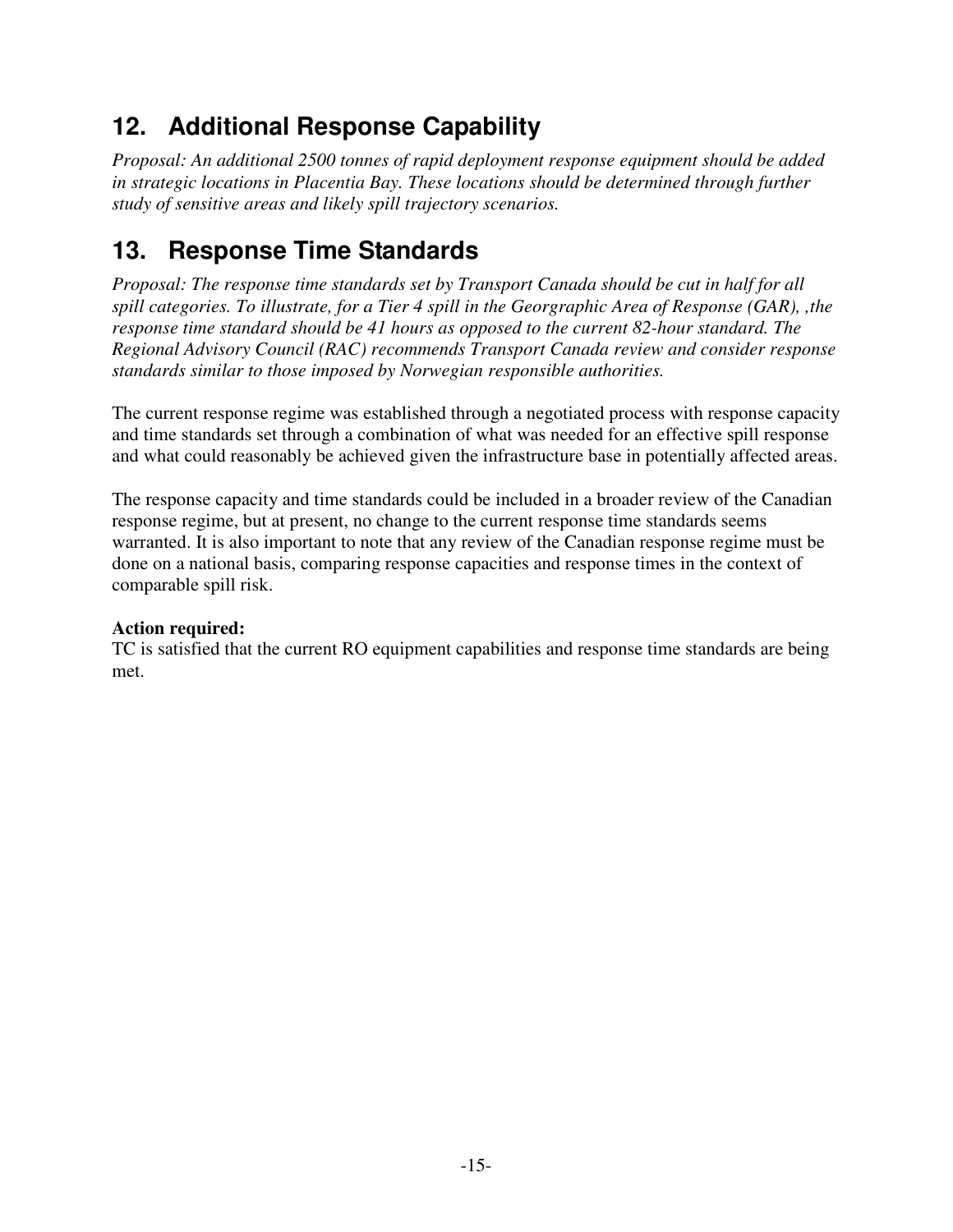# <span id="page-18-0"></span>**14. Designation of Waste Handling Sites**

*Proposal: There is an immediate requirement for Provincial responsible authorities to designate areas and capacity for handling collected oil and oiled debris from a major spill.*  The province has responded to item #14 with the following information:

The province, through the NL Department of Environment & Conservation (NL DEC), recognizes this as an important issue and has identified a number of sites in the province on a preliminary basis for temporary storage and disposal of oil spill wastes. In general, these have been pre-selected based on their previous use as waste-handling sites, or their proximity to similar industrial activity.

Prior to any of these or other sites being used for oil spill waste disposal, significant work will be required to determine their suitability. This may include hydrogeological testing, soil permeability testing, and other environmental baseline information. This work has been identified as a necessary work item and will be followed through by NL DEC.

A Working Group on Marine Oily Waste Management has been formed by the Atlantic Regional Environmental Emergencies Team (REET), including the four Atlantic Provinces and Environment Canada, to work on standards and guidelines for marine oily waste handling treatment and disposal. The focus is to develop guidance materials on oily waste management that can be adopted on a regional basis. The guidance documents would provide the basis for a coordinated, comprehensive, planning approach for developing plans for large marine oil spill events that meets all requirements of provincial legislation/regulations, and provides for efficient and effective decision-making by responsible parties and response organizations. (http://www.on.ec.gc.ca/pollution/ecnpd/contaminassist\_e.html).

## **Action required:**

The planning, evaluation, and initial site selection for areas to be used for storage, handling, and disposal of oily wastes generated in an oil spill cleanup operation will be completed over the next couple of years.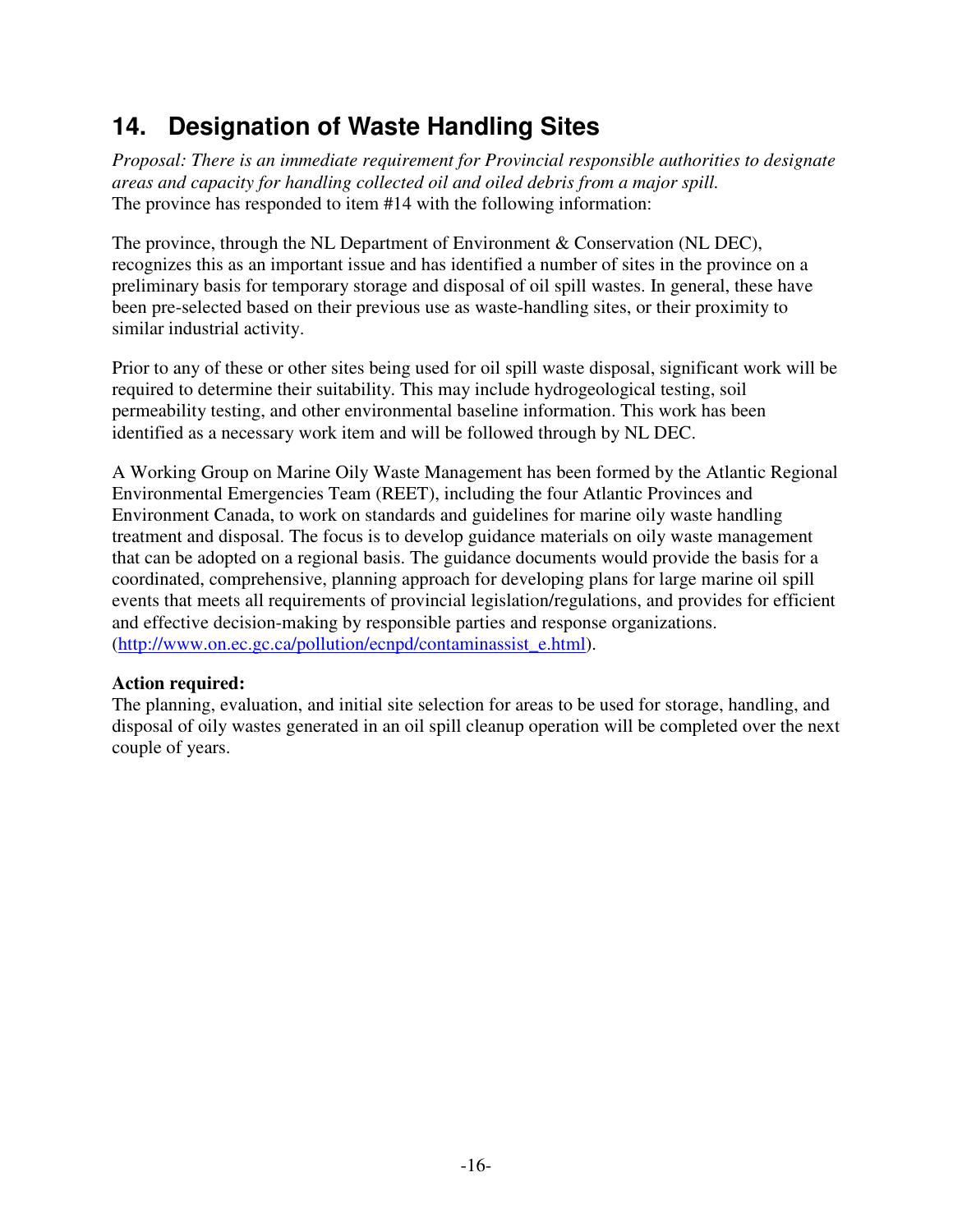# <span id="page-19-0"></span>**15. Bird Rescue and Rehabilitation**

*Proposal: Local bird rescue and rehabilitation capacity must be increased and this local capacity must be used first in oil pollution cases. Placentia Bay is a safe haven for many species of seabirds and effective local response capacity will be a necessity in the event of a spill.* 

Contingency plans for both government and industry are based on the principle of mobilizing equipment and materials for rescue and rehabilitation at the time of a spill, if warranted. It is felt that this can be done effectively at the time of a spill, rather than establishing a rehabilitation capacity on a pre-spill basis. Clearly the planning elements must be in place within the applicable area and national contingency plans, and this will be confirmed.

In particular, advice on bird rescue and rehabilitation will be taken from Environment Canada, Canadian Wildlife Service (CWS), whose procedures are detailed in their Oil Spill Response Plan.

## **Action required:**

TC and CCG will confirm that bird rescue and rehabilitation is adequately addressed in their own and industry's area and national contingency plans.

The CWS will take the lead in providing advice on bird rehabilitation and other wildlife issues.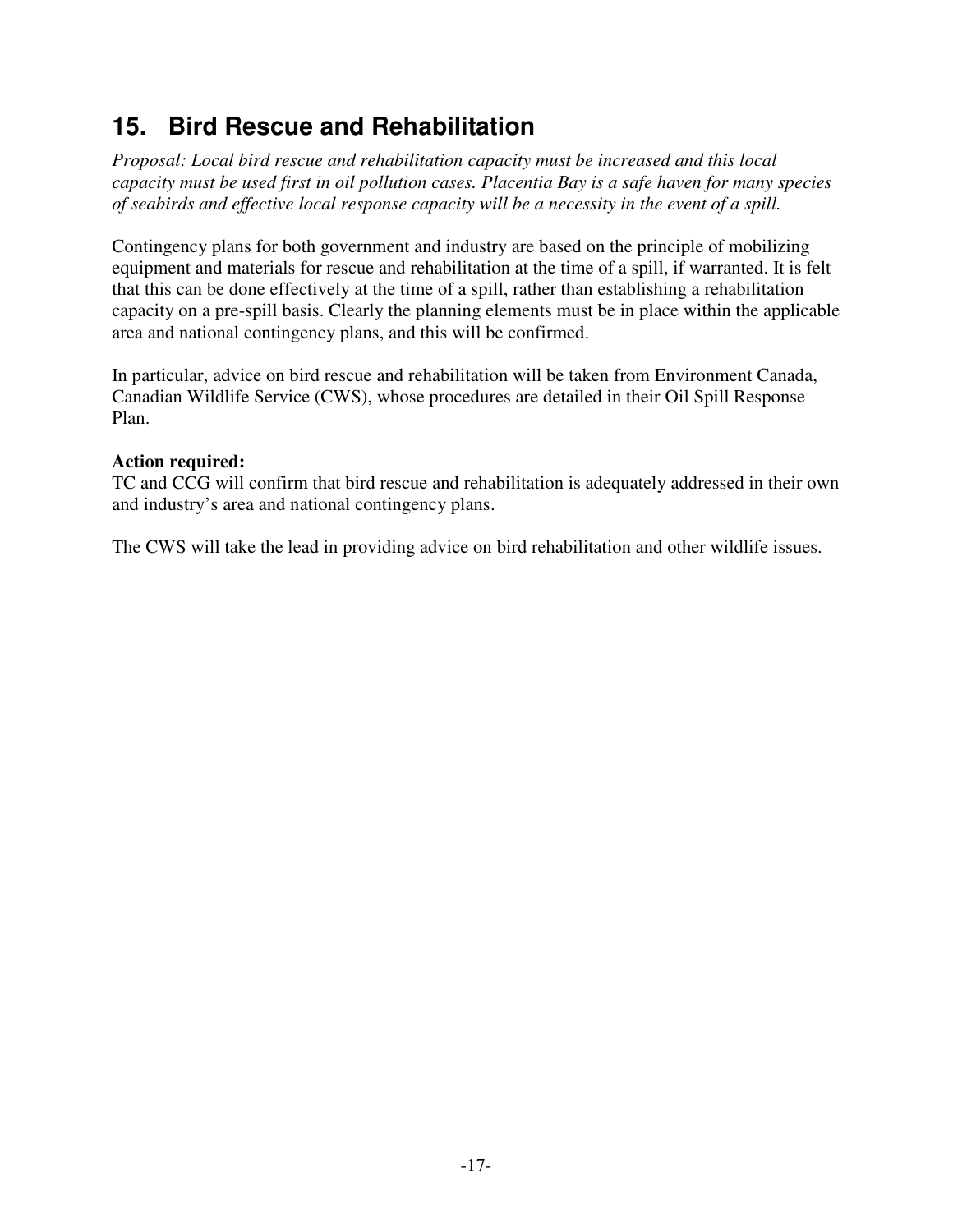# <span id="page-20-0"></span>**16. Testing of Equipment Cascading**

*Proposal: The capability of ECRC to cascade equipment should be tested under conditions as realistic as is possible. This should include the capability to obtain the required amount of equipment from other provinces in all weather and in all Gulf of St. Lawrence ice conditions within the stated time limits, and should be confirmed in an unplanned test.* 

ECRC is required under current regulations to conduct exercises on an annual basis to simulate management and operational aspects of their contingency plans. As part of these exercises it is a requirement that they demonstrate the capability to deliver equipment from other response depots, aka cascading, to meet their tiered response capability. The demonstration of cascading does not necessarily mean that the equipment must be physically delivered as part of the exercise, but some ability to contact and arrange logistical requirements must be demonstrated. Nonetheless, as part of a major exercise in March 2008, a Current Buster oil recovery system was moved from Quebec City to Dartmouth for deployment to demonstrate the cascading ability. Other examples of equipment cascading by ECRC in actual spill incidents include:

- In 1998, four sea trucks, a GT-185, boom, bird scaring buoys, and a 50-tonne barge were moved from Sept-Iles and Quebec City to Havre St. Pierre.
- In 2005, 20,000 ft of 18-inch boom was air lifted from Montreal to Edmonton/Wabamun, AB plus three sea trucks from Sarnia and Montreal and a belt skimmer from Montreal by road. A boom trailer was moved from Dartmouth to Montreal to backfill the boom requirements at Montreal.
- In 2006, two sea trucks were moved by road to Wabamun from Montreal and Sarnia along with an 18ft workboat, two rock washers, porta-tanks, and miscellaneous pumps.
- In 2007, two sea trucks and a small work boat were moved from Sarnia to Wabamun.

The concern expressed in the above proposal seems to relate specifically to the ability to deliver equipment to Newfoundland under all conditions. It must be accepted that the response time standards and tiered capability were established for planning purposes rather than as performance measurements. It must also be accepted that the delivery and use of equipment in an exercise or actual incident will be subject to weather limitations. It would seem to be of questionable value to actually deliver equipment by truck or ferry as part of an exercise in order to simulate a routine part of the ECRC's operation.

It should also be noted that the amount of equipment stationed in Newfoundland by ECRC is somewhat greater than that maintained by other major Response Organizations (RO's) across Canada, in recognition of the fact that there may be more logistical difficulties in delivering equipment to Newfoundland from mainland depots.

Nonetheless, TC audits the capabilities of Response Organizations through the National Exercise Program, and will consider the use of unscheduled exercises if deemed necessary.

### **Action required:**

TC will continue regular audits of RO capabilities by various means, including the National Exercise Program and unscheduled exercises (if deemed necessary).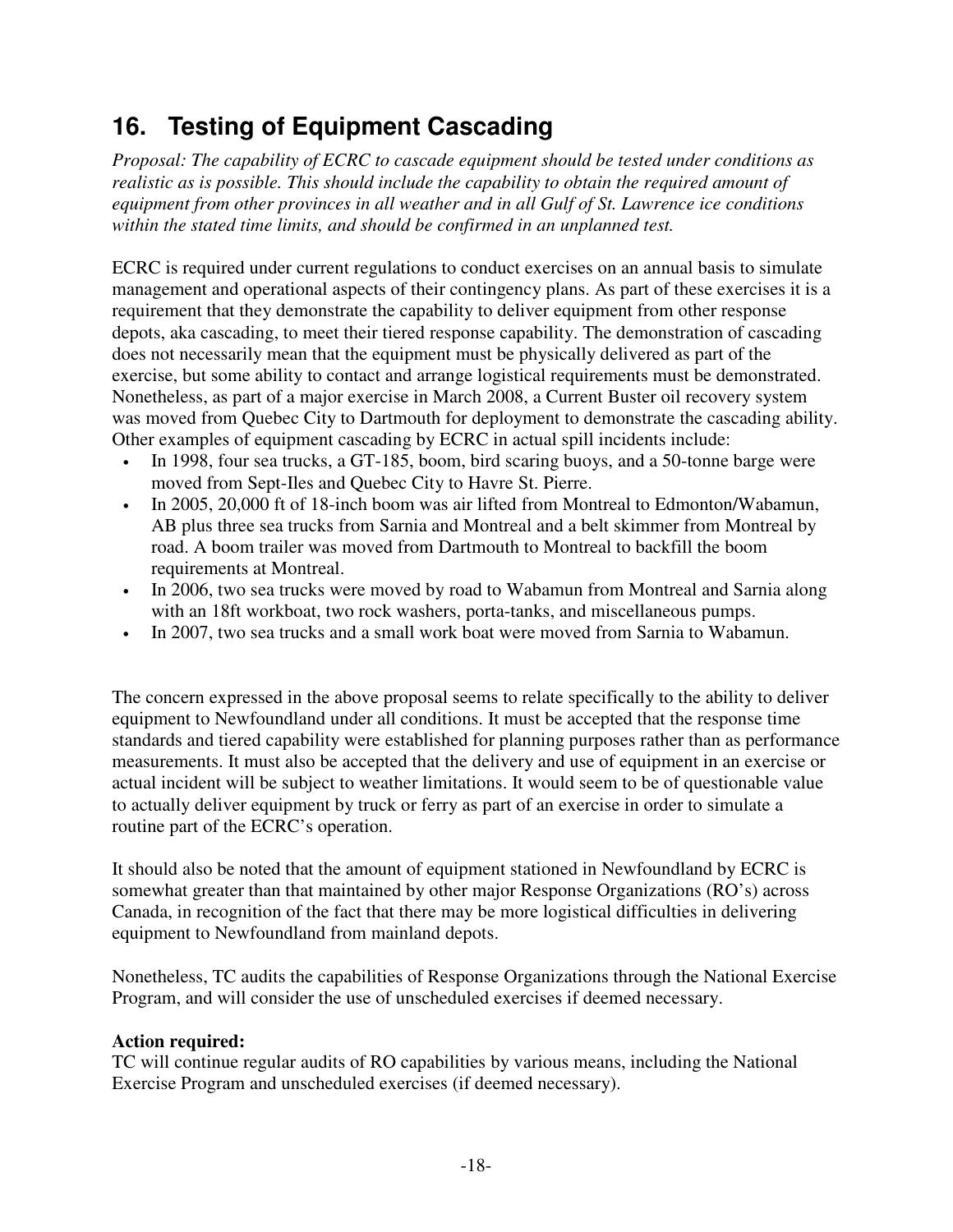ECRC is scheduled to have a Tier 4 exercise in 2010 and has offered to make this a community involved exercise.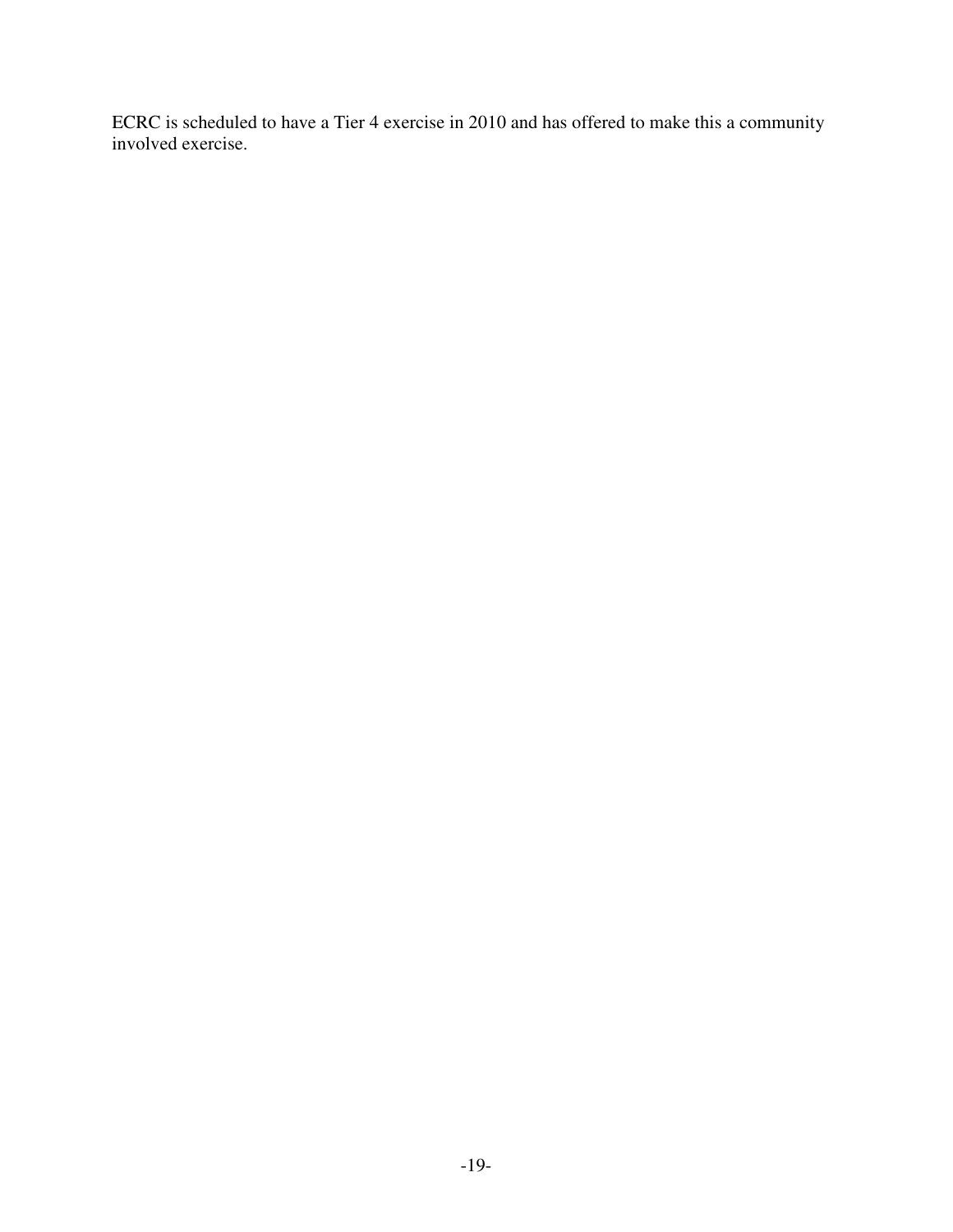## <span id="page-22-0"></span>**17. Training of Fishermen for First Response**

*Proposal: Provide funding for community-based training of local fishermen.* 

A program was initiated by One Ocean in 2005 to train 500 fisheries workers in 15 communities. The major objective of the project was to enhance understanding of oil spill countermeasures at a community level. Due to the funding restrictions, One Ocean has not been able to deliver the training program as scheduled. They have a specific request for \$500k funding to train 500 first responders. (They actually refer to unused funds in the Ship-Source Oil Pollution Fund (SOPF) as a potential source.)

CCG has run similar programs in the past but they have been discontinued over concerns of safety and liability of non-CCG personnel being involved in a response.

ECRC maintains a roster of 120 personnel within the province who could be contracted in the event of a spill response. These personnel include local contractors and fishermen who have been trained in ECRC procedures and with ECRC equipment. They do not, however, train a volunteer force for similar safety and liability issues.

### **Action required:**

CCG continues to provide guidance to local authorities on spill issues and concerns, but does not support a volunteer work force in a spill response for safety and liability issues.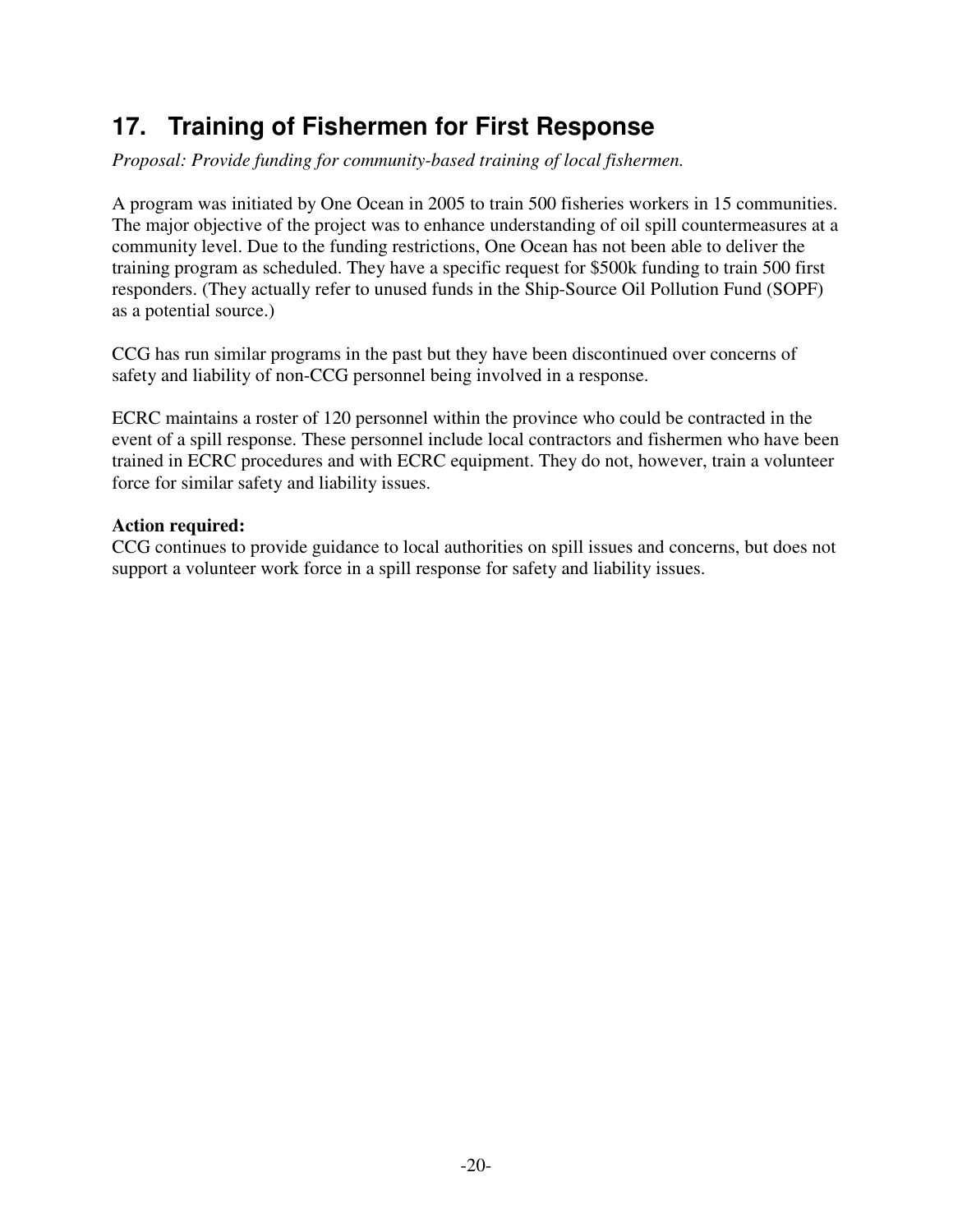# <span id="page-23-0"></span>**18. First Responder Equipment**

*Proposal: Financial incentives should be available to encourage fishers and aquaculture farmers to acquire first responder kits.*

The concept would involve marrying local knowledge and expertise with first-responder equipment. It is expected that this would be limited to a narrow range of tasks such as initial spill containment, protection of aquaculture sites, and possible shoreline protection. Periodic training (annual exercise or refresher course) would ensure knowledge retention and provide opportunity for equipment inspection and maintenance.

A similar program was attempted in the mid-1990s in CCG Maritimes Region. Known as the Community Action Partnership Program (CAPP), it was to generate "self help" with community preparation, and included training and exercising of volunteers from local municipalities. Participants were included in CCG area contingency plans and in the contingency plan of Atlantic Emergency Response Team (ALERT), the spill Response Organization (RO) for facilities in and around Saint John and the Bay of Fundy. The program died due to a lack of funding to support equipment acquisition.

CCG does not support the concept of funding equipment acquisition by local authorities for reasons that include: initial capital costs, ongoing maintenance, and safety and liability issues with non-CCG responders.

#### **Action required:**

CCG continues to provide guidance to local authorities on spill issues and concerns. CCG will not provide financial support for first responder kits.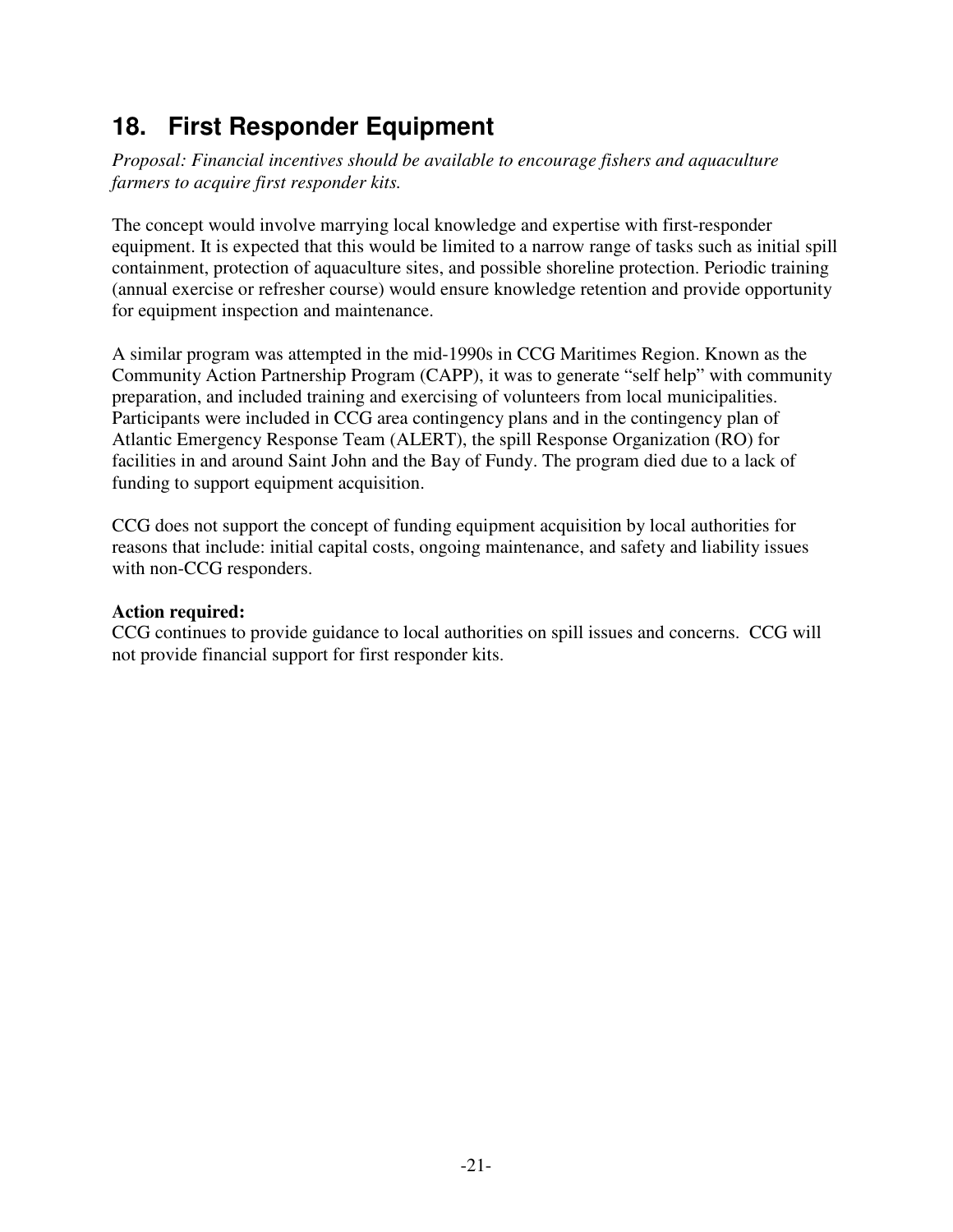## <span id="page-24-0"></span>**Research**

# **19. Research on Ecosystem Effects**

*Proposal: Additional research is required to assess potential effects on south coast ecosystems, specifically:* 

- *Regular, systematic, long-term observation at the breeding and wintering sites of bird and animal species (e.g., areas such as Cape St. Mary's and Lawn Islands)*
- *Continued beached bird surveys and long-term tracking studies along the Cape Shore and elsewhere in the primary risk areas*
- *Independent research on species where data is currently lacking (the assessment indicates there is insufficient knowledge on, for example, caplin, lobster, otters, turtles and various bird species on pages 184-191).*
- *Assessment of cumulative effects in the region and the region's limits to capacity.*

The Canadian Wildlife Service (Environment Canada) performs these functions, and is active in conducting their own surveys as well as providing guidance and auditing of industry-sponsored surveys. They believe that there is sufficient data on important species to do a credible risk assessment and overall damage assessment in the event of a spill.

## **Action required:**

Environment Canada will continue to conduct surveys (within their mandate) of potentially affected species and their habitats, and will continue to assist industry and local interests in performing their own surveys.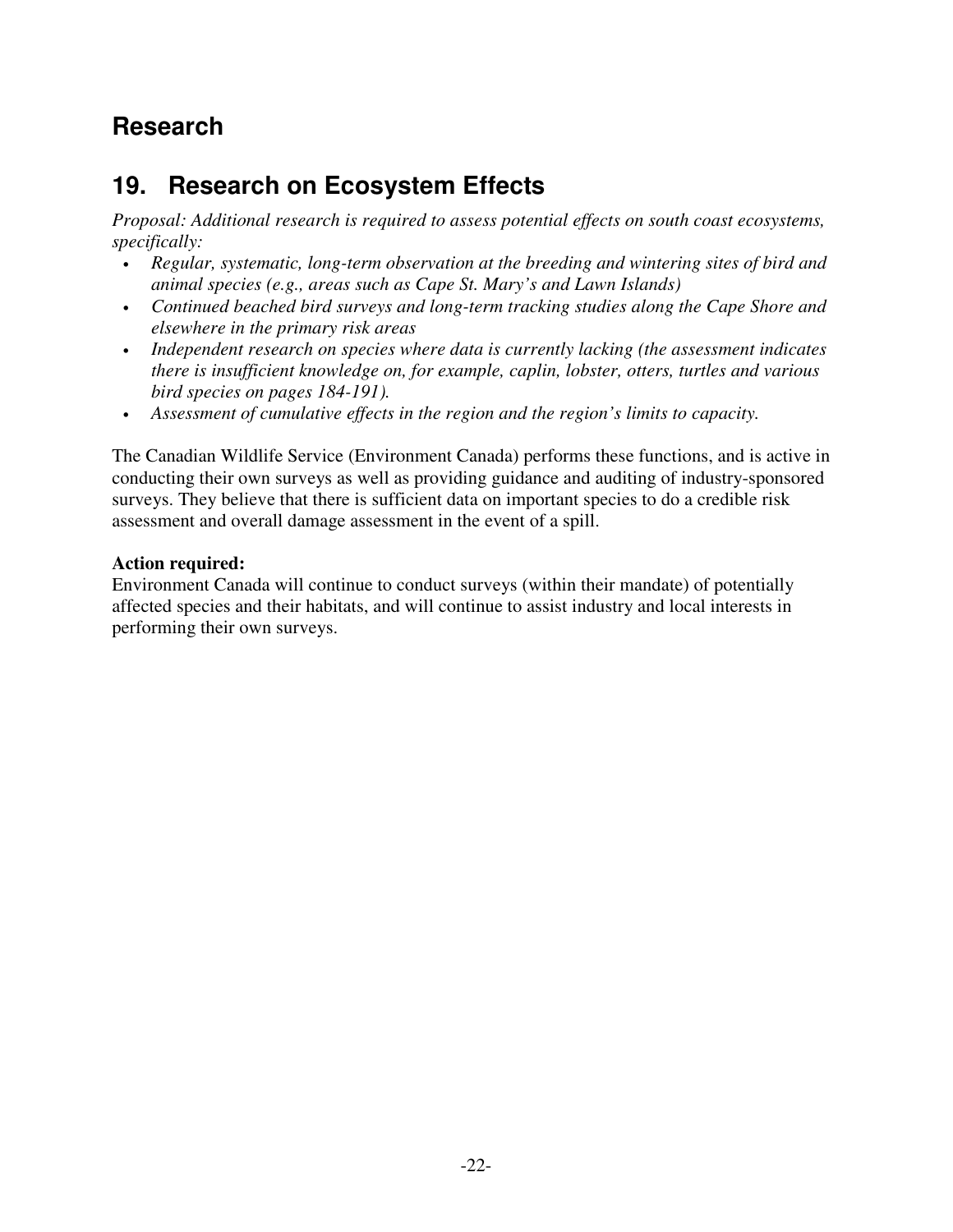## <span id="page-25-0"></span>**20. Research on Response Priorities**

*Proposal: Research is required on how response efforts should be prioritized in Placentia Bay. This would allow responders to target key areas first in the case of a spill, such as fragile ecosystems and aquaculture sites. This research will also support decisions made with respect to the placement of rapid response equipment.* 

Sensitivity information has been compiled by Environment Canada and is part of both CCG's and ECRC's area contingency plans. The information is quite extensive, and includes data on shore type, wildlife, fisheries, and human use.

The data is available in a computer-based application, such that users can load it onto laptop computers for use in their office or at the spill scene. The data is regularly updated as additional sensitivity information is provided. The system has been used in actual spill incidents and is used regularly in training programs and exercises.

### **Action required:**

EC will continue to maintain and update the sensitivity databases as appropriate. CCG, TC, and ECRC will continue to use the information contained within the system for training, exercises, and responses.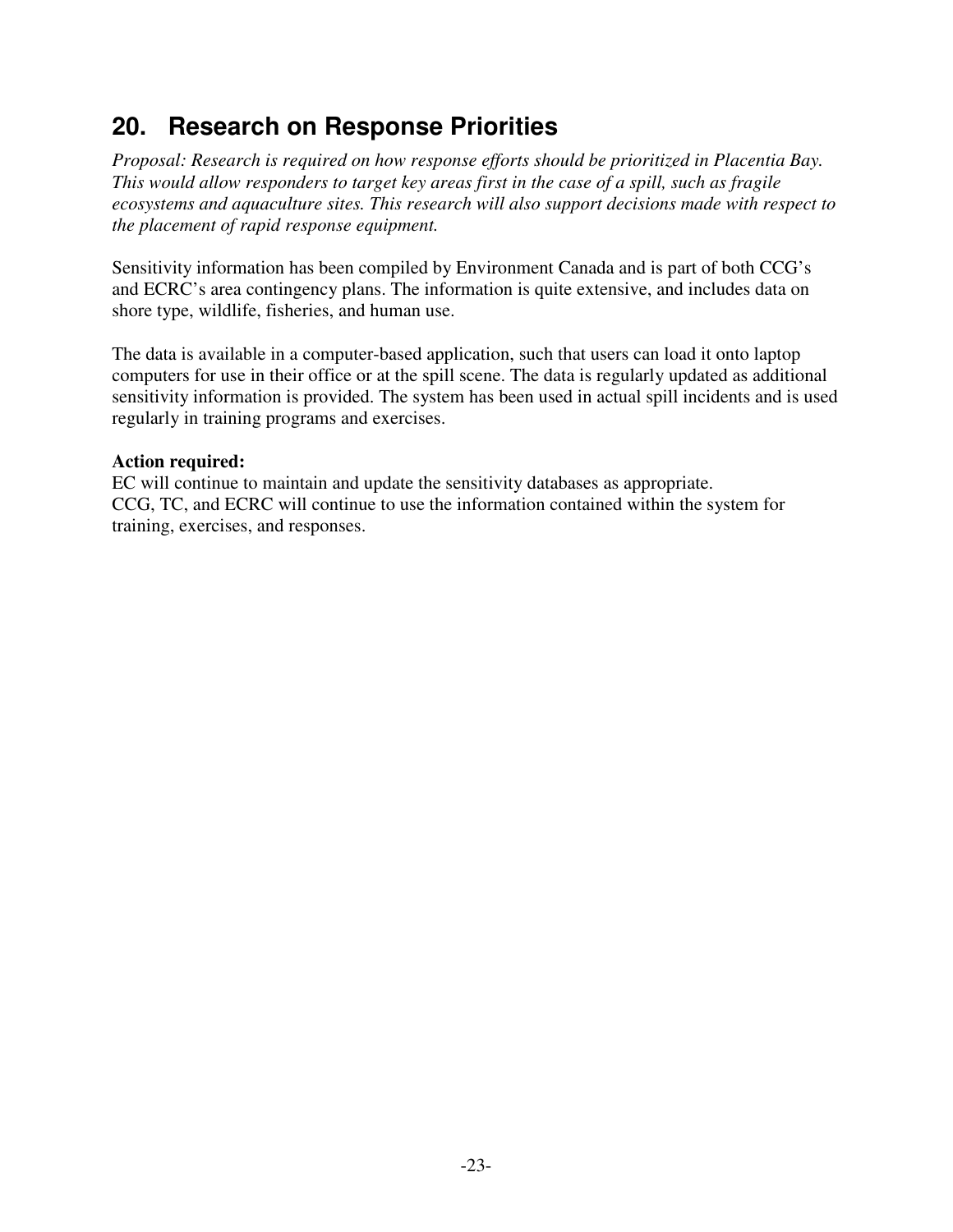## <span id="page-26-0"></span>**21. Representative Oil Spill Scenarios**

*Proposal: The accuracy of trajectory modeling should be quantified for spills in the region.* 

State-of-the-art models exist and are available through both Environment Canada, as part of the REET function, and through ECRC as a contracted service. Significant trajectory modeling studies have been done for Placentia Bay as part of previous Environmental Assessments and TERMPOL submissions.

The use of trajectory modeling in the risk assessment study was simply to create a representative oiling situation for quantitative analysis of effects, and therefore costs.

For the purposes of spill effect assessment, modeling within Placentia Bay should not be particularly challenging. The relatively tight boundaries mean that oil will be deposited on shorelines fairly quickly, and the predominantly bedrock shorelines mean that oil will likely smear along the shore. The extent of oiling will depend on the size of the spill and on local conditions that exist at the time of the spill.

### **Action required:**

TC and CCG to use Environment Canada expertise in this area in future planning, and particularly in exercises, workshops, and responses.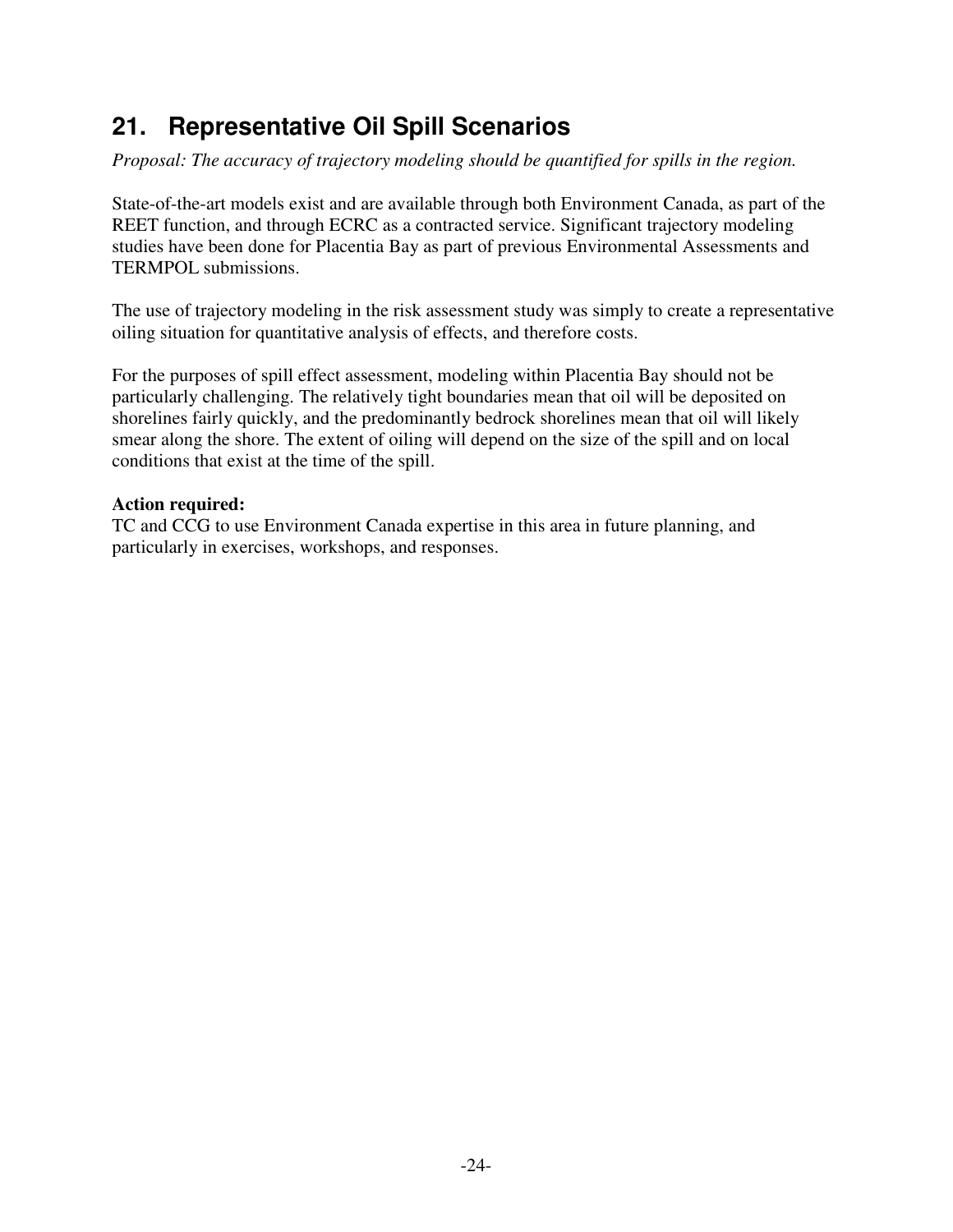# <span id="page-27-0"></span>**22. Emergency Management Plan**

*Proposal: An emergency management plan for Placentia Bay be developed and include prevention, preparedness, response, mitigation, and recovery.* 

Prevention measures do not exist as a defined plan, but cover a range of issues that are approved in the context of an Environmental Assessment submission or a TERMPOL review. In particular, procedures such as the tug escort system and the tanker vetting process have been significant in producing the good spill record in Placentia Bay and across Canada..

There are a range of plans to cover preparedness and response. Industry plans are reviewed regularly as part of the RO certification process. These plans are also tested regularly as part of the National Exercise Program.

CCG has a Draft National Response Plan that identifies how it will manage the response to a marine oil spill, including the deployment of personnel and response resources. Similarly, Transport Canada is preparing a National Preparedness Plan that will lay out the overall framework for the national preparedness capacity to combat marine oil pollution incidents in Canada

Some other plans that link with the TC and CCG plans in the event of an oil spill include:

- National Places of Refuge Contingency Plan (PORCP, Transport Canada);
- Regional Environmental Emergencies (REET) Contingency Plan;
- Oil Spill Response Plan (Canadian Wildlife Service, Environment Canada);
- ECRC's Response Organization Plan;
- Oil Handling Facilities Emergency Response Plans.

Nonetheless, there appears to be a need for a concise information document that describes the various plans that are in place, their interactions and dependencies, divisions of responsibility, and key points of contact. The document should cover all aspects of an emergency response, from vessel-in-distress to eco-system recovery. The document would be available to local interests.

### **Action required:**

TC will produce a summary document of all applicable contingency plans with contact information for public use.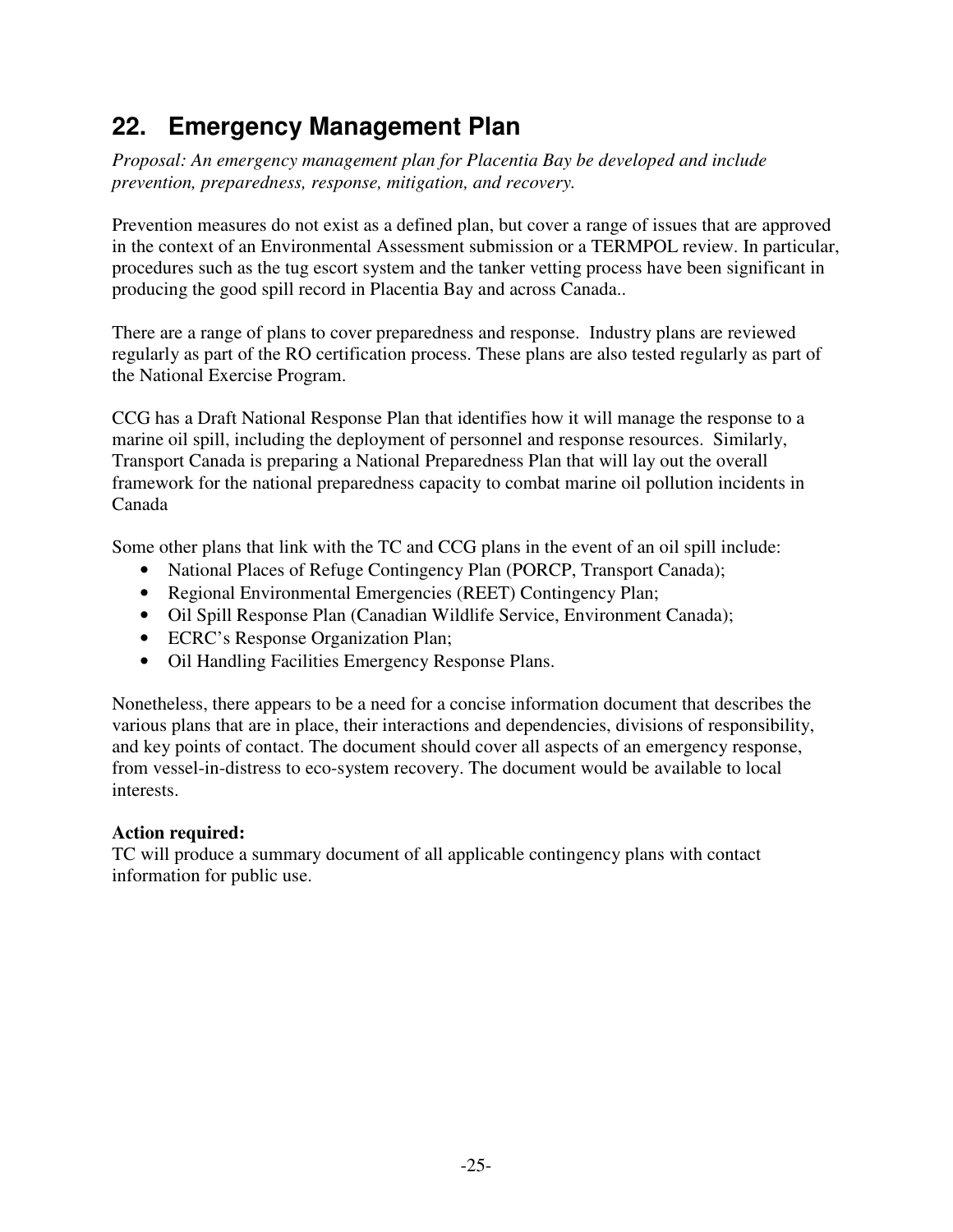## <span id="page-28-0"></span>**General**

# **23. Independent Oversight Committee**

*Proposal: An Independent Oversight Committee should be established and provided with the fiscal and technical resources to monitor and implement the preceding plan.* 

The current situation in Placentia Bay includes numerous opportunities for community involvement and oversight. The main avenue for risk management issues in Placentia Bay is the Placentia Bay Traffic Committee, which has a mandate of maintaining the harmonious coexistence of various interests in the Bay. It meets semi-annually and has a regular attendance of CCG, TC, terminal and refinery staff, ECRC, pilots, and fishermen. Other potential avenues for community involvement, depending on the specific issue, include:

- Canadian Maritime Advisory Council (CMAC)
- Regional Advisory Council (RAC)
- Placentia Bay Integrated Management Planning Committee
- One Ocean

## **Action required:**

Several issues in this review have identified the Placentia Bay Traffic Committee as a resource for consultation.

TC and CCG will continue to participate in the Placentia Bay Traffic Committee and will consult with the Committee on issues identified in this report.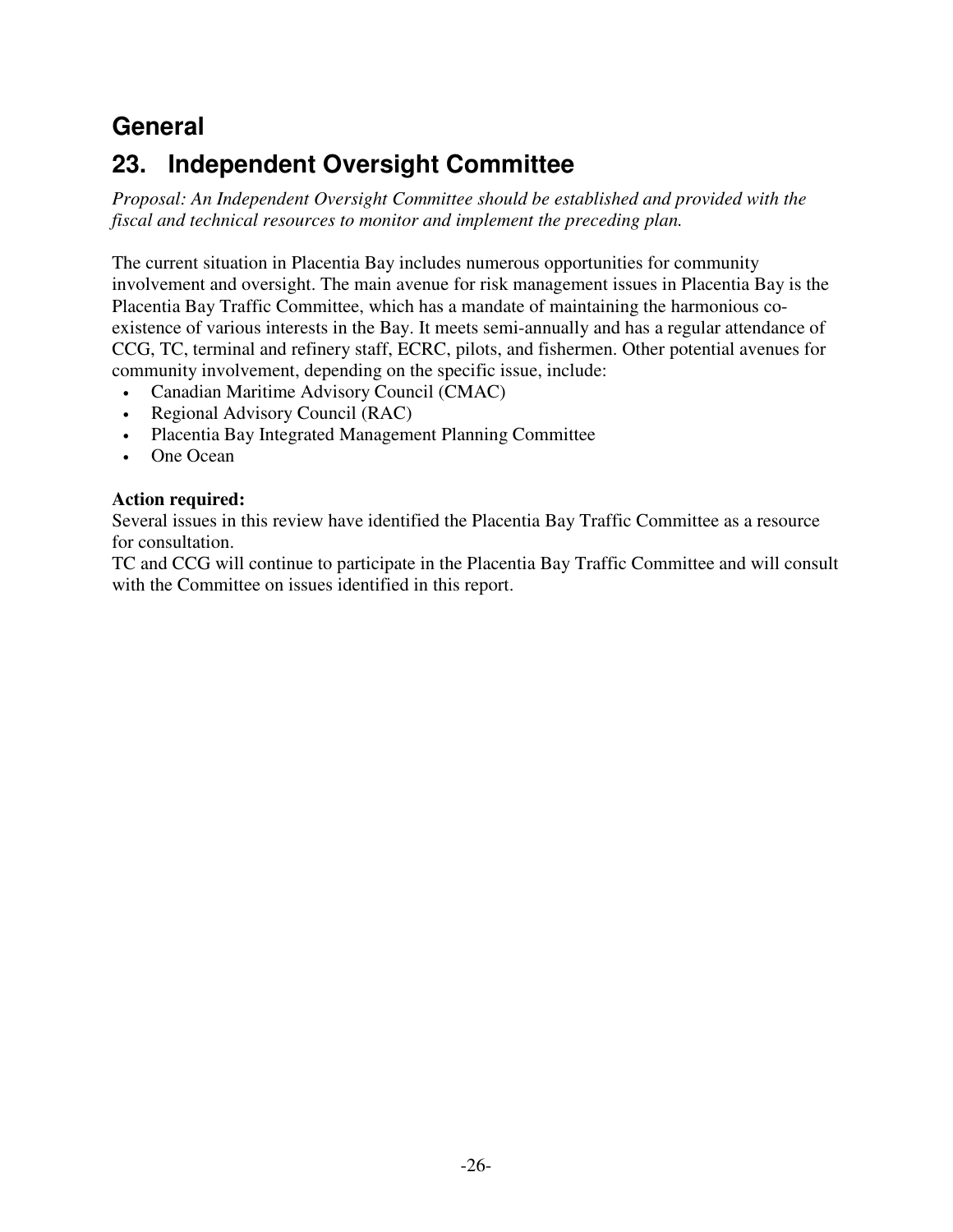## <span id="page-29-0"></span>**24. Consultations with Pilots**

*Proposal: Consultations should be undertaken with pilots of vessels operating in and around Placentia Bay with regards to spill risks, the most effective prevention and response methods, and use of tugs for rescue and escort.* 

As part of this study, TC has consulted with the Atlantic Pilotage Authority (APA) on a number of issues related to Placentia Bay oil spill risks and will continue to do so directly as well as through the Placentia Bay Traffic Committee.

### **Action required:**

TC continues to consult with the APA as required.